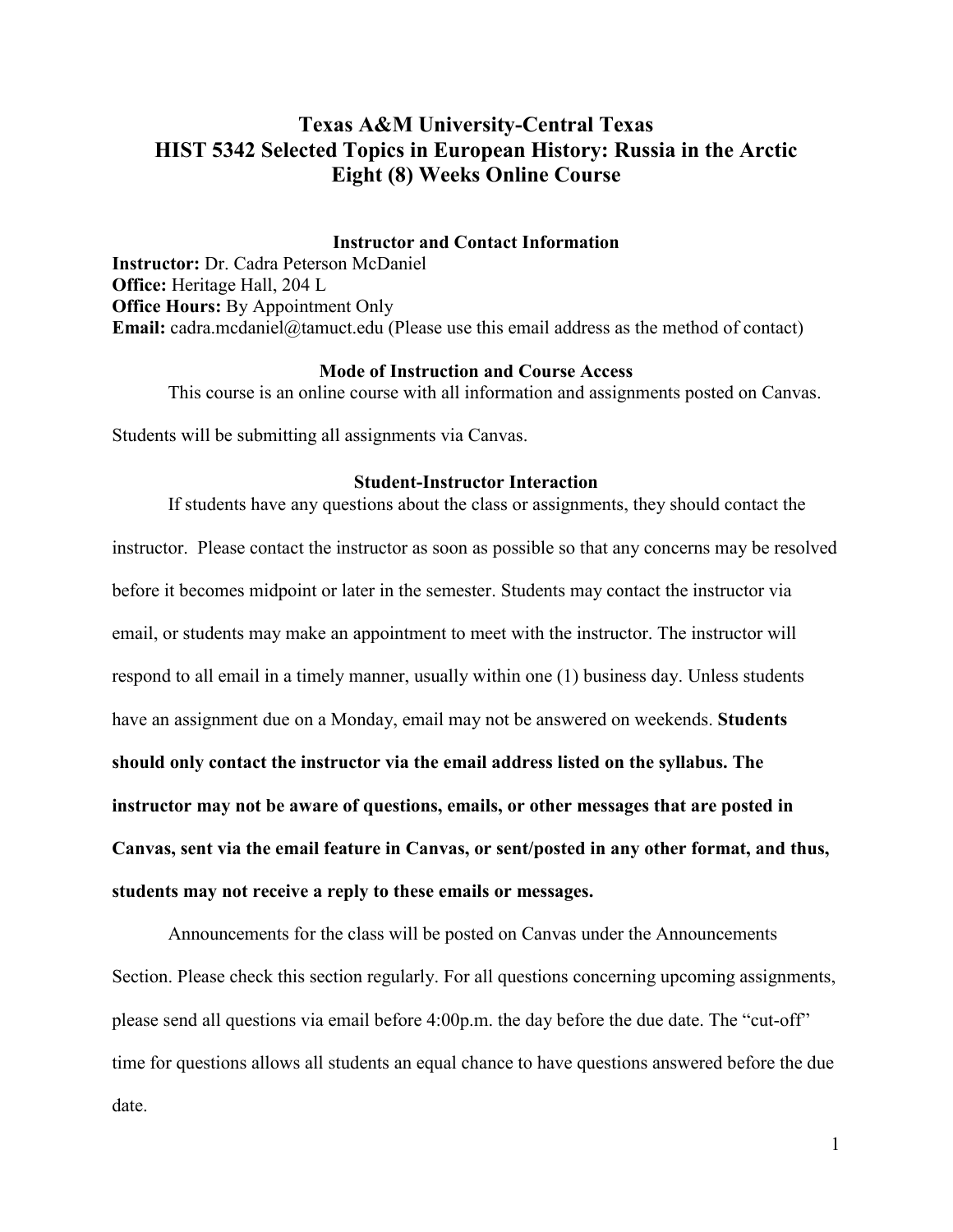# **Emergency Warning System for Texas A&M University-Central Texas: SAFEZONE**

SafeZone provides a public safety application that gives you the ability to call for help

with the push of a button. It also provides Texas A&M University-Central Texas the ability to

communicate emergency information quickly via push notifications, email, and text messages.

All students automatically receive email and text messages via their myCT accounts.

Downloading SafeZone allows access to push notifications and enables you to connect directly

for help through the app.

You can download SafeZone from the app store and use your myCT credentials to log in.

If you would like more information, you can visit the [SafeZone](http://www.safezoneapp.com/) website

[www.safezoneapp.com].

To register SafeZone on your phone, please follow these 3 easy steps*:*

1. Download the SafeZone App from your phone store using the link below: [iPhone/iPad:](https://apps.apple.com/app/safezone/id533054756) [https://apps.apple.com/app/safezone/id533054756] [Android Phone / Tablet](https://play.google.com/store/apps/details?id=com.criticalarc.safezoneapp)

[https://play.google.com/store/apps/details?id=com.criticalarc.safezoneapp]

- 2. Launch the app and enter your myCT email address (e.g.  $\{\text{name}\}\langle\omega\rangle$  tamuct.edu)
- 3. Complete your profile and accept the terms of service

# **Course Information**

# **Course Description**

Research and writing on selected topics in European history. May be repeated for credit

when topics vary. This specific course will examine the historic and contemporary importance of

the Arctic to Russia.

# **Overall Course Objective**

After successfully completing the course, students will be able to analyze the reasons for

the Arctic's historic and contemporary importance in Russian culture, economics, and politics.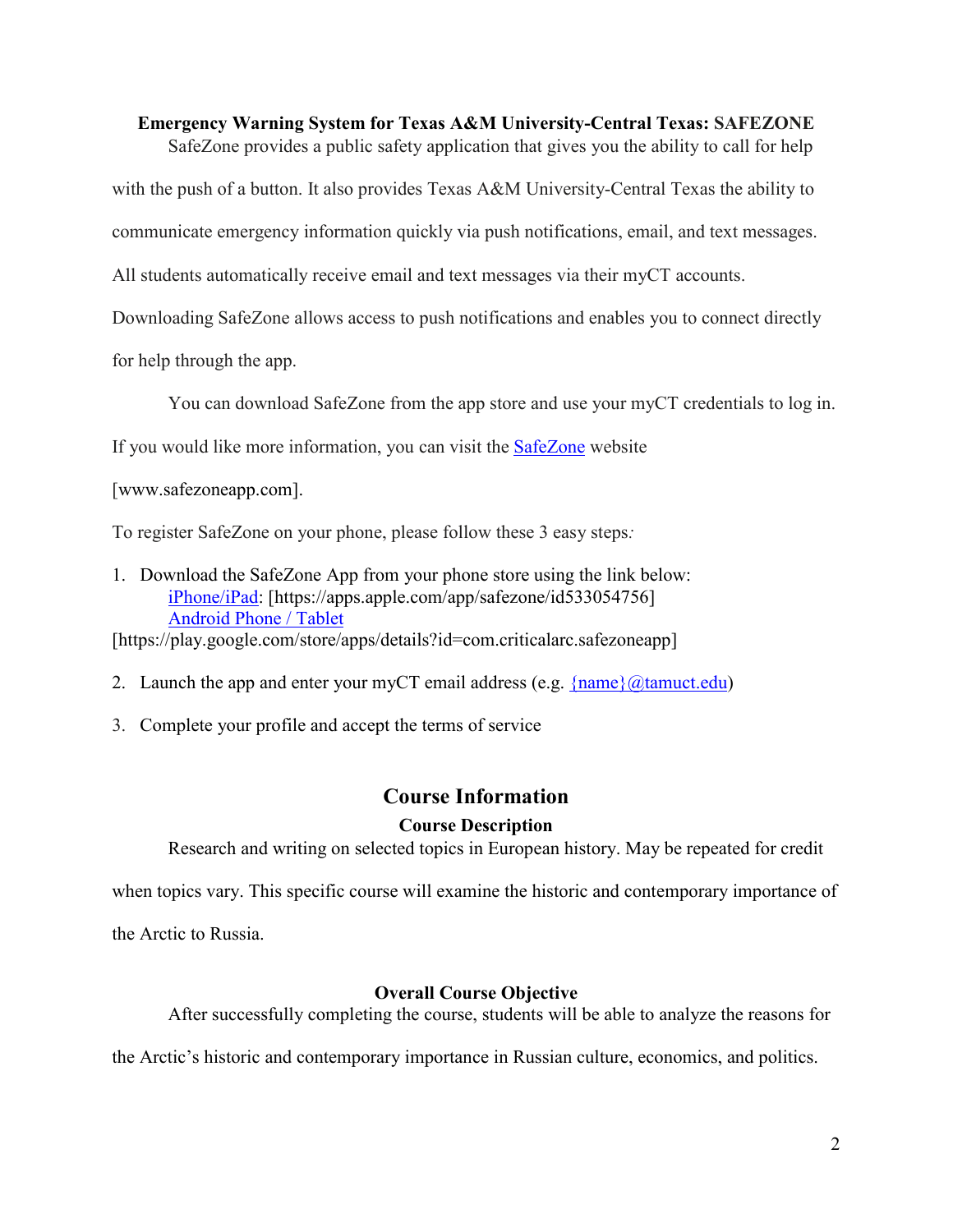## **Student Learning Outcomes (SLOs)**

After successfully completing the course, students will be able to

1. Analyze Russian rulers' and leaders' as well as other statesmen's and scholars' perceptions of the Arctic, especially the Russian Arctic.

2. Examine various Russian rulers' and leaders' changing and constant approaches to the Arctic.

3. Review the influence of Russia's historic perceptions of and actions in the Arctic upon contemporary policies.

4. Author original research that examines a specific facet of contemporary Russia's Arctic policy and examine the extent to which this policy is an outgrowth of previous policies.

## **Required Texts**

### **Book**

McCannon, John. *A History of the Arctic: Nature, Exploration and Exploitation*. London: Reaktion Books, 2012. ISBN: 9781780230184.

## **Articles and Other Online Readings**

Articles, without a URL, are available via EBSCOHOST or JSTOR on the University Library Website. Articles and other texts are listed in the order to be read.

- Sorokina, Anna. "Where Can You see Russia's Most Stunning White Nights? (Photos)." June 7, 2020. Russia Beyond.<https://www.rbth.com/travel/332288-white-nights-russia>
- Mackinder, H. J. "The Geographic Pivot of History." *The Geographical Journal*, 23 no. 4 (Apr. 1904): 421-437.
- Hill, Alexander. "Russian and Soviet Naval Power and the Arctic from the XVI Century to the Great Patriotic War." *Journal of Slavic Military Studies*, 20 no. 3 (Jul-Sept. 2007): 359- 392.
- Hall, H. U. "A Siberian Wilderness: Native Life on the Lower Yenisei." *Geographical Review*, 5 no. 1 (Jan. 1918): 1-21.
- Jääts, Indrek. "The Komi, Ethnic Stereotypes, and Nationalities Policy in Late Imperial Russia." *The Russian Review*, 68 no. 2 (Apr. 2009): 199-220.
- "The Development of Siberia." *Journal of the Royal Society of Arts*, 57 no. 2935 (Feb. 1909): 284-285.

Zenzinov, Vladimir. "The Soviet Arctic." *The Russian Review*, 3 no. 2 (Spring 1944): 65-73.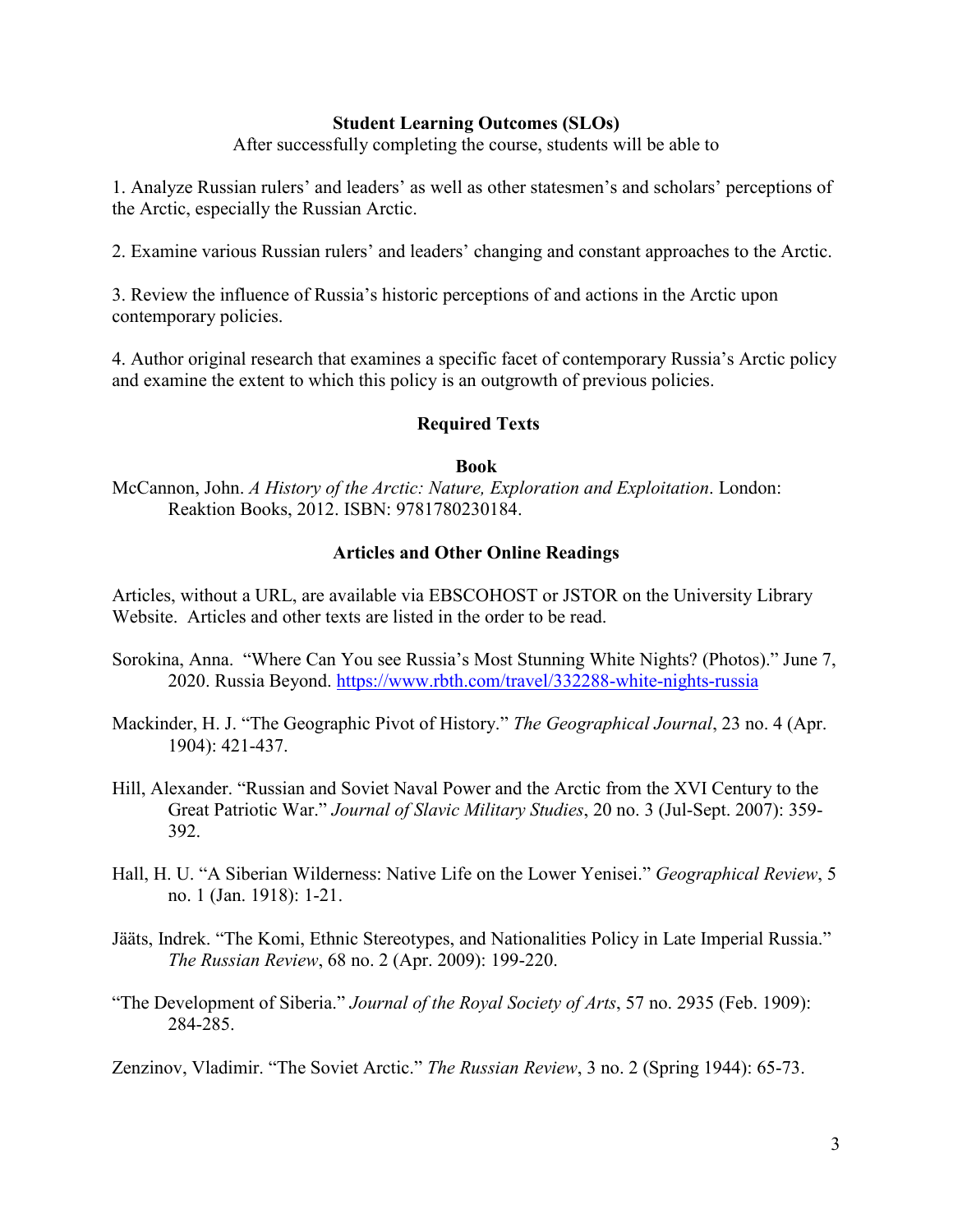- Hill, Alexander. "Russian and Soviet Naval Power in the Arctic, 1914-1945." *Journal of Slavic Military Studies*, 20 no. 3 (Jul.-Sept. 2007): 351-357.
- Vego, Milan. "The Destruction of Convoy PQ17: 27 June-10 July 1942." *Naval War College Review*, 69 no. 3 (Summer 2016): 83-142.
- Harrison, Katherine and Matthew Hughes. "Mushroom Clouds in the Arctic." *History Today*, 63 no. 8 (Aug. 2013): 18-20.
- Vartanov, Raphael V. and Alexei Yu. Roginko. "New Dimensions of Soviet Arctic Policy: View from the Soviet Union." *The Annals of the American Academy of Political and Social Science*, 512: The Nordic Region: Changing Perspectives in International Relations (Nov. 1990): 69-78.
- Kalemeneva, Ekaterina. "From New Socialist Cities to Thaw Experimentation in Arctic Townscapes: Leningrad Architects Attempt to Modernise the Soviet North." *Europe-Asia Studies*, 71 no. 3 (Apr. 2019): 426-449.
- Bartels, Dennis and Alice L. Bartels. "Soviet Hegemony Among Northern Peoples." *Dialectical Anthropology*, 23 no. 4 (Dec. 1998): 337-359.
- Antrim, Caitlyn L. "The New Geographic Pivot: The Russian Arctic in the Twenty-first Century." *Naval War College Review*, 63 no. 3 (Summer 2010): 14-38.
- "Russia's Chairmanship Priorities for the Arctic Council 2021-2023." Information and analytical Centre of State Commission for Arctic Development. Prepared for the Arctic Council. [Арктика приоритеты\\_англ\\_21.06.2021.pdf \(arctic](https://oaarchive.arctic-council.org/bitstream/handle/11374/2646/%d0%90%d1%80%d0%ba%d1%82%d0%b8%d0%ba%d0%b0%20%d0%bf%d1%80%d0%b8%d0%be%d1%80%d0%b8%d1%82%d0%b5%d1%82%d1%8b_%d0%b0%d0%bd%d0%b3%d0%bb_21.06.2021.pdf?sequence=11&isAllowed=y)-council.org)
- Basaran, Ilker. "The Lomonosov Ridge and the Overlapping Outer Continental Shelf Claim to the North Pole." *Journal of Maritime Law and Commerce*, 46 no. 1 (Jan. 2015): 1-21.
- Dams, Ties and Louise van Schaik. "The Arctic Elephant: Why Europe Must Address the Geopolitics of the High North." Clingendael: Netherlands Institute of International Relations. (November 2019): 1-12.
- Magomedov, Arbakhan. "The Russian State and the Arctic Indigenous Peoples: Is Politics Coming Back?" *Demokratizatsiya: The Journal of Post-Soviet Democratization*, 28 no. 4 (Fall 2020): 541-564.
- "Russia Gives Arctic Archipelago Clean Bill of Health Decades After Soviet Era Nuke Testing." November 23, 2018. Telegraph Agency of the Soviet Union (TASS). [Russia gives Arctic](https://tass.com/science/1032159)  [archipelago clean bill of health decades after Soviet-era nuke testing -](https://tass.com/science/1032159) Science & Space - **[TASS](https://tass.com/science/1032159)**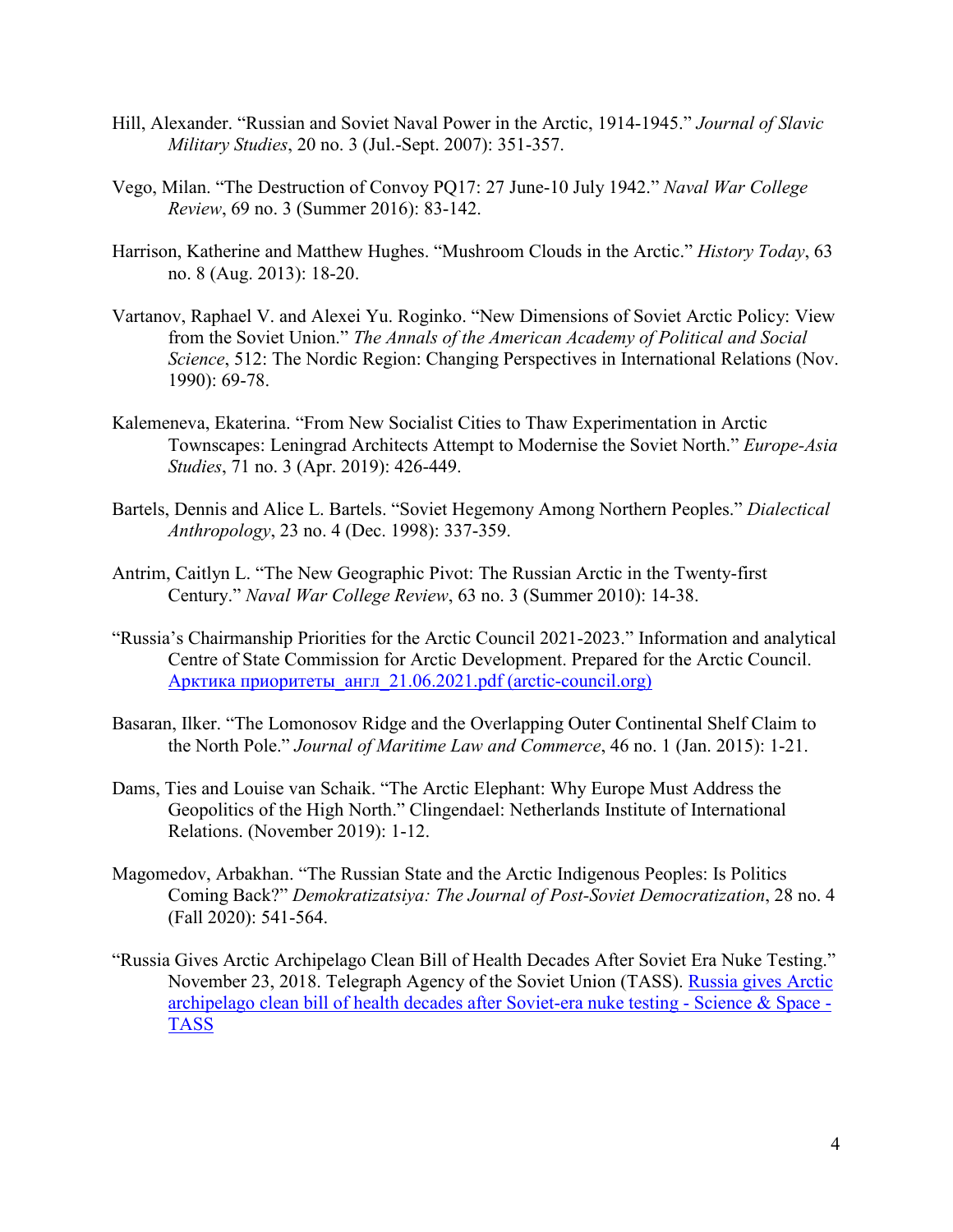"Deep Trouble: Russia Finally Moves to Raise Radioactive Debris from Arctic Waters." May 29, 2020. Radio Free Europe/Radio Liberty. Deep Trouble: Russia Finally Moves To Raise [Radioactive Debris From Arctic Waters \(rferl.org\)](https://www.rferl.org/a/russia-finally-moves-to-raise-radioactive-debris-from-arctic-waters/30640975.html)

"Clean Up Arctic Project to Continue in Yakutia's 3 Villages." February 2, 2022. Telegraph Agency of the Soviet Union (TASS). Clean Arctic project to continue in Yakutia's 3 villages - [Society & Culture -](https://tass.com/society/1396517) TASS

# **Course Requirements**

### **Syllabus Acknowledgement Statement**

Students need to submit a Syllabus Acknowledgment Statement indicating that they have read and understand the information in the syllabus. Students should submit the statement on Canvas. Students' acknowledgement of this statement is worth five (5) points. If students have

any questions about the syllabus, they should contact the instructor as soon as possible.

### **Importance of Writing**

Often, written materials serve as the first form of introduction to colleagues or potential employers. While this writing may be in the form of a cover letter or résumé, and not a traditional classroom assignment, the writing skills developed in graduate courses will aid students in constructing a well-organized and clear letter or resume so that they make a positive first impression.

### **Student Introductions**

During the first week of class, students will need to introduce themselves on the discussion board. These introductions will aid in the formation of discussion groups, and these introductions should be two to three (2-3) sentences. In these introductions, students should include only information that relates to their scholarly interests in history. Students should not post personal information such as information about their families or hobbies. The instructor has introduced herself on the discussion board, and students should refer to her post as an example.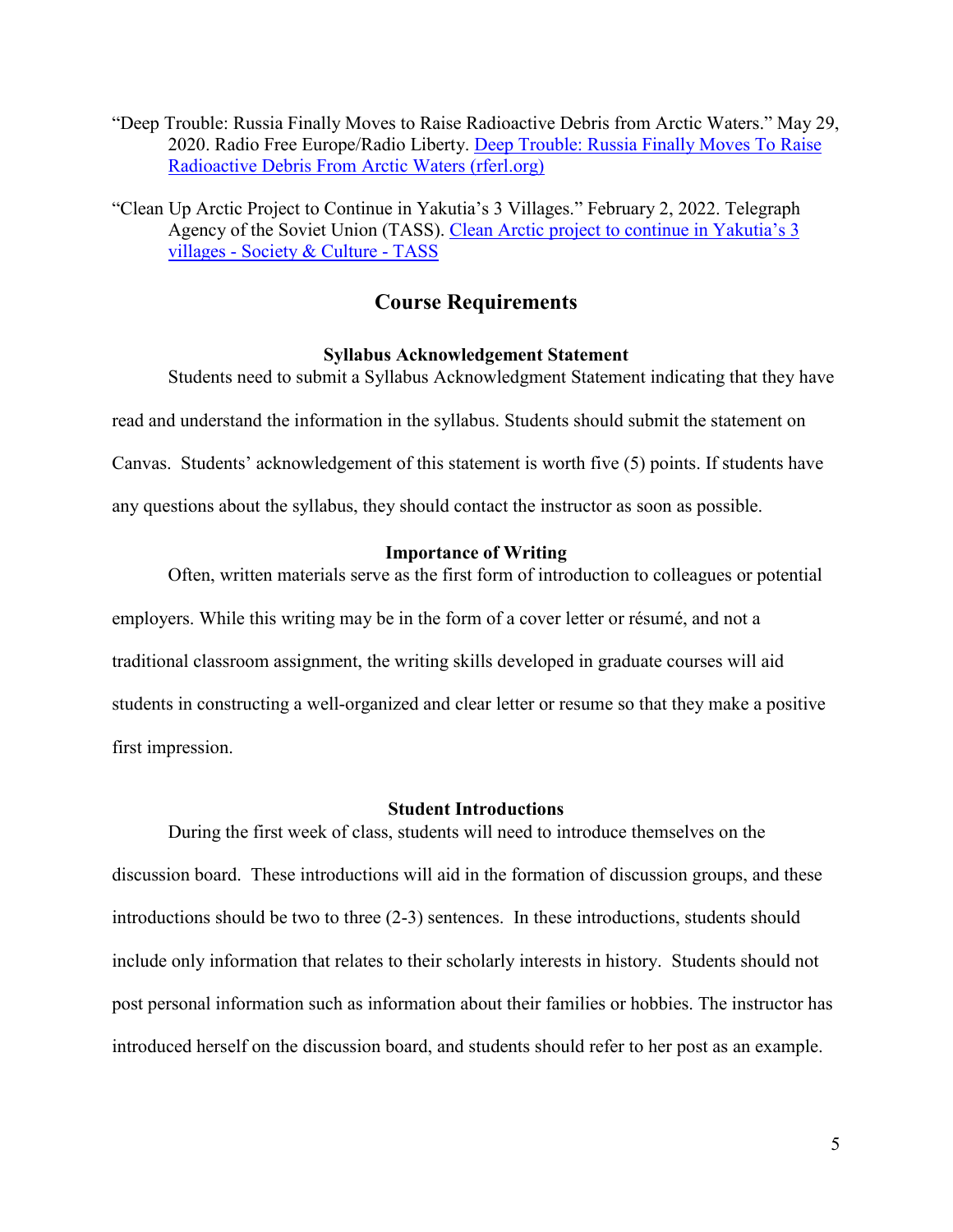Posts need to be written clearly with correct grammar and punctuation and be free generally of typographical errors and misspellings.

## **Criteria for Student Introductions=5 points each**

Discussion of scholarly interests in history=4 points

Written clearly with correct grammar and punctuation and be free generally of typographical errors and misspellings=1 points

## **Book and Article Reviews**

During the semester, students will read a book and several groups of articles. Students only need to write a review for the book, John McCannon's *A History of the Arctic* and for the group of articles when they lead discussion. These reviews should be four to five (4-5) typed pages, double spaced, with one (1) inch margins, and should be typed in twelve (12) point Times New Roman Font. Students should not consult any outside sources for these reviews, but instead only base their reviews on that week's assigned reading. As students read the assigned material, they may want to take notes, and these notes will help with completing the review and discussion posts. All reviews' due dates are listed in the course schedule in the syllabus.

## **Criteria for Book and Article Reviews=15 points**

Introduce clearly the author's or authors' thesis=4 points

Examine and discuss the author's or authors' use of examples to support the thesis=5 points

Overall impression of the book or articles, which may include a discussion of: the intended audience; contribution to existing scholarship; effective use of maps and/or images=3 points

Written clearly with correct grammar and punctuation and be free generally of typographical errors and misspellings=3 points

In these reviews, no lengthy quotations will be accepted. Students may include only two (2) quotations per review, and each quotation should be ten (10) words or less. The use of more than two (2) quotations or quotations of more than ten (10) words will reduce significantly students' grades by five (5) points. The emphasis is that students paraphrase the material. When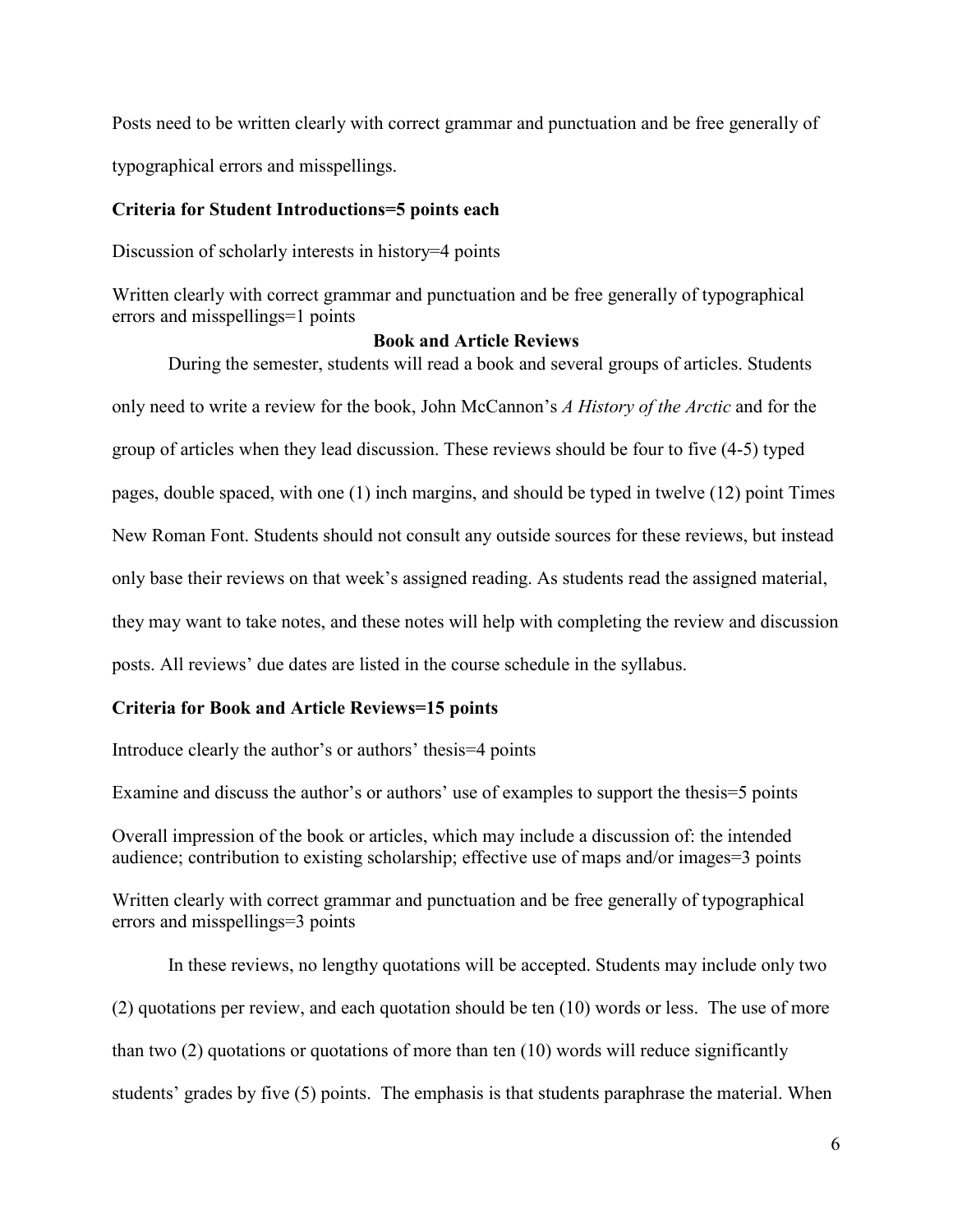students paraphrase the material, they have to engage critically with the material, which leads to a more thorough understanding of the text.

Also, students should keep their papers to the four to five (4-5) page limit. Papers that exceed the length limit will reduce students' grades by five (5) points. One of the objectives in graduate school is to be very specific and precise when expressing written ideas. Students should proofread their papers before the due date, and papers should be free generally of typographical errors and misspellings. Students will use correct grammar; will avoid slang terms; and will write in third person. For each review, students should have a title page, which does not count toward the required number of pages. Also, should students quote material, then they need an endnotes page. Endnotes come on a separate sheet of paper at the end of the book review. The endnotes page does not count toward the required number of pages. If a student is only paraphrasing the material, endnotes are not needed. Links are posted under the Files tab on Canvas which provide examples of a correct title page and endnote formatting according to the *Chicago Manual of Style*, 17th edition. **These reviews must be submitted on Canvas. Assignments submitted in any other format will not be accepted.** 

### **Leading Discussion in a Group**

Students will be part of a group of two to three (2-3) students who will lead discussion as a group. Each group will lead discussion once this semester. For the week that a group is leading discussion, each member of the group should submit along with their review a list of ten (10) questions that address the reading(s) for the week. Discussion leaders will begin posting questions after the deadline for the review has passed. Questions should focus on the reading's (s') thesis and themes and may make connection to other readings assigned in this course. Students who are leading discussion need to check the discussion board at least once each day to respond promptly to their classmates' posts and to ask follow-up questions.

7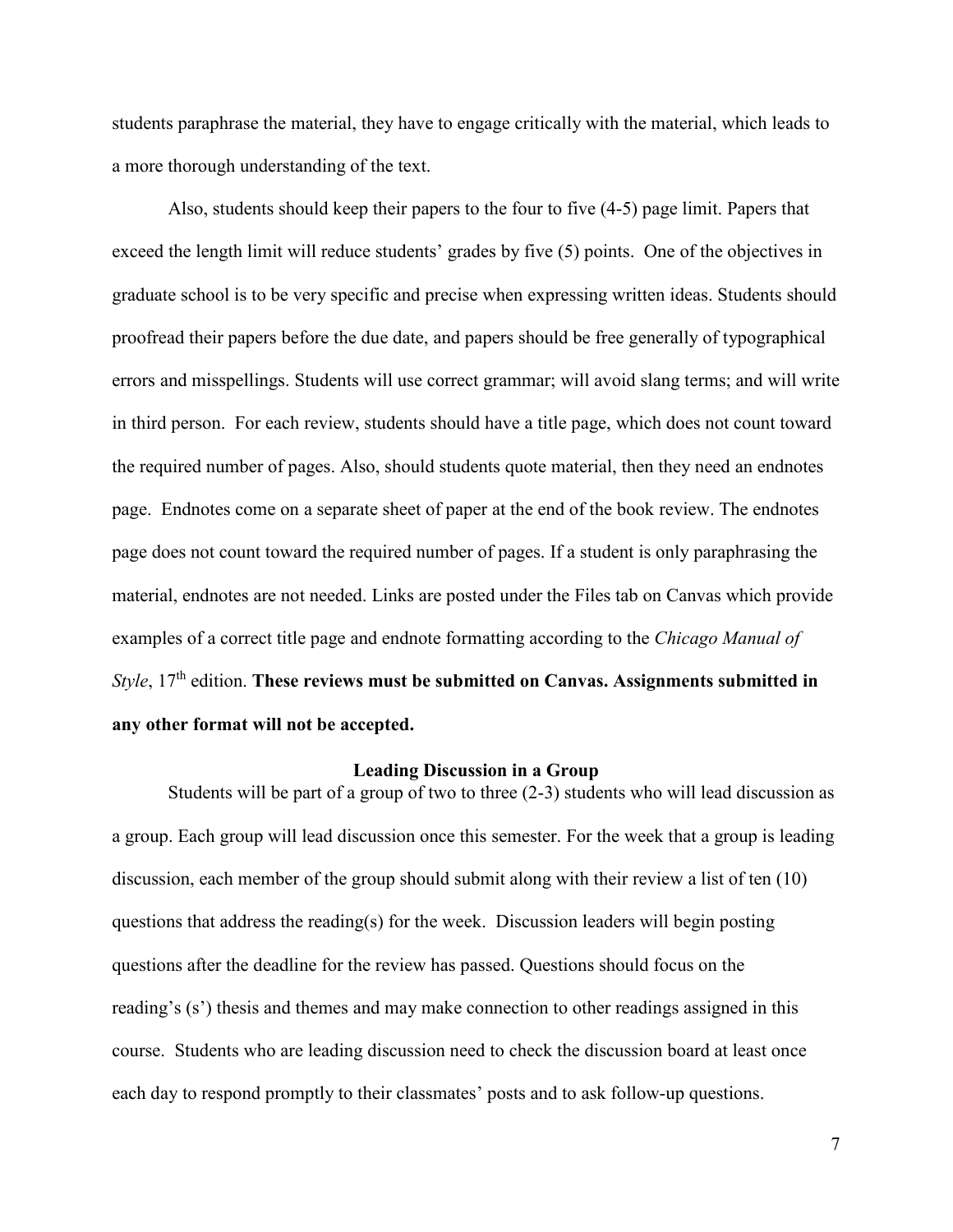Discussion leaders may ask follow-up questions that are not part of the original set of ten (10) questions. However, discussion leaders need to ask all of their original ten (10) questions and should not ask all these questions at once. Instead, these questions should be asked throughout the week's discussion period. All students who are not leading discussion are expected to contribute to discussion.

## **Criteria for Leading Discussion in a Group=10 points**

Submission of ten (10) questions=3 points

Ask original ten (10) questions and follow-up questions as well as respond to classmates' and/or the instructor's posts throughout the entire discussion period=5 points

Written clearly with correct grammar and punctuation and be free generally of typographical errors and misspellings=2 points

### **When Not Leading Discussions**

After the deadline for a review has passed, students will begin responding to the questions posed by that week's discussion leaders, other classmates, and the instructor. Students' posts must be composed using correct grammar, punctuation, and spelling. Students should use specific evidence from the readings to support their comments made in their discussion posts. A student's initial post should address an aspect of the reading(s) that they found to be highly informative and/or interesting. Posts should be at least one (1) paragraph of five to seven (5-7) sentences. Having unclear posts, vague posts, or very short posts will cause a loss of points for that week's discussion. Also, posts need to be written clearly with correct grammar and punctuation and be free generally of typographical errors and misspellings. If students agree or disagree with their classmates' posts, then they need to explain with specific information the reasons for this agreement or disagreement.

To receive full credit for each week's discussion, students need at least three (3) posts that follow the guidelines noted in the above paragraph. Students should check the discussion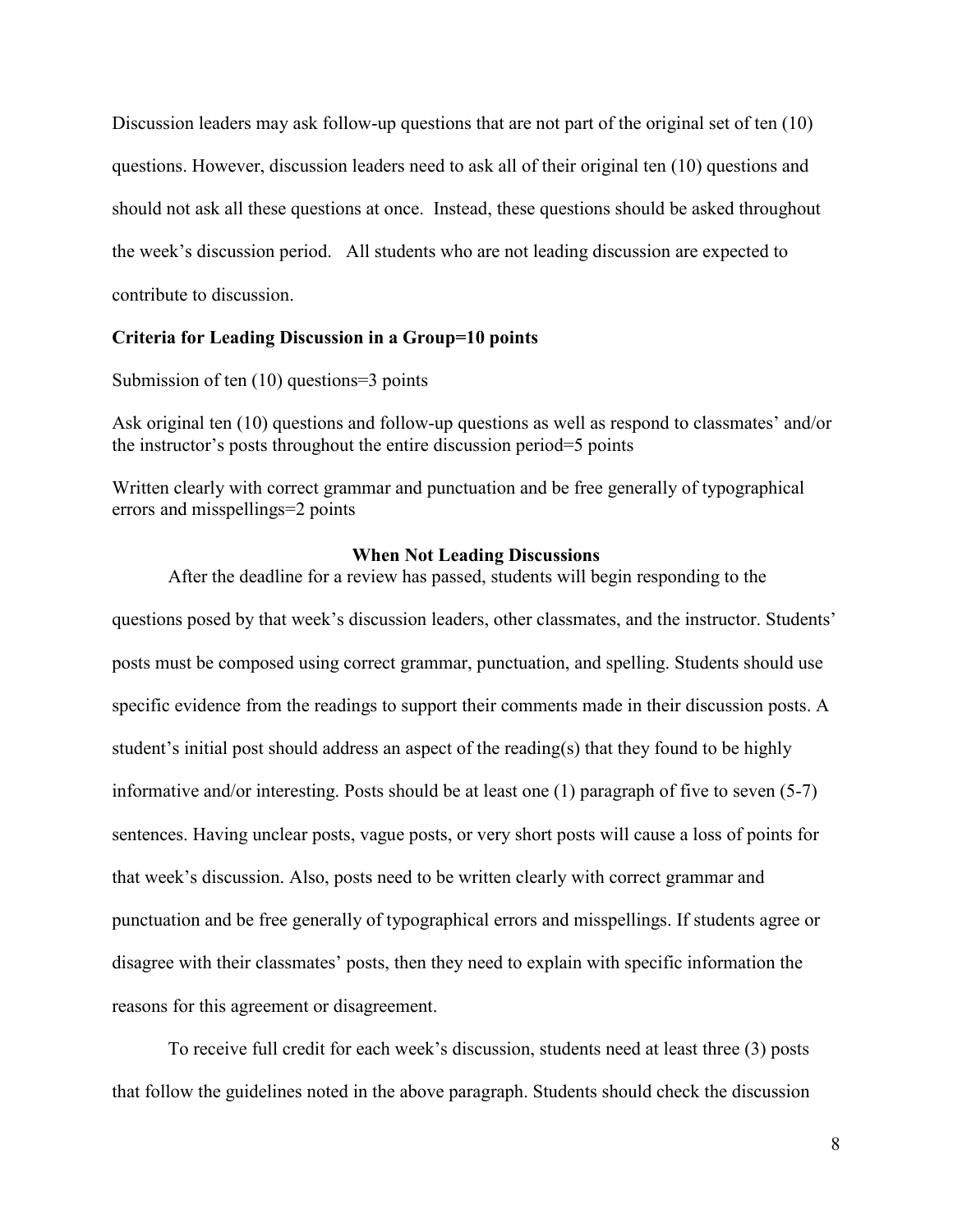board frequently to respond to their classmates', discussion leaders', and instructor's questions and posts. To earn the total points possible for each post, it is important that students contribute regularly throughout the week and that their posts relate to the assigned readings. Specific due dates are in the course schedule**.** 

### **Criteria for When Not Leading Discussions=7 points each**

Use of specific evidence from the readings to support comments made in posts and inclusion of student's original analysis=5 points

Written clearly with correct grammar and punctuation and be free generally of typographical errors and misspellings=2 points

### **The Future of the Arctic Discussion**

After concluding the various readings for the course, students will participate in a discussion concerning the future of the Arctic. In this discussion, students will outline the issue that they believe is the most pressing concern regarding the Russian Arctic. This topic may or may not be related to their research topic. For this discussion assignment, students should outline their views and use supporting evidence either from the readings or outside sources to justify their position. This post should be at least eight to nine (8-9) sentences. Students should outline their views on the development of the issue. If the issue examines a problem, students should feel free to propose a possible solution. Students may consider the role of non-Arctic factors in affecting Russia's Arctic policies. Next, students should respond to at least two (2) of their classmates' posts. In these responses, of at least five to seven (5-7) sentences, students should note if their classmates' posts prompted them to consider or reconsider the role of other issues as significant factors concerning the Russian Arctic.

### **Criteria for the Future of the Arctic Discussions=9 points**

Use of specific evidence from the readings or outside sources to justify the issue as the most pressing concern facing the Russian Arctic=3 points

Reponses to classmates' posts concerning issues facing the Russian Arctic=3 points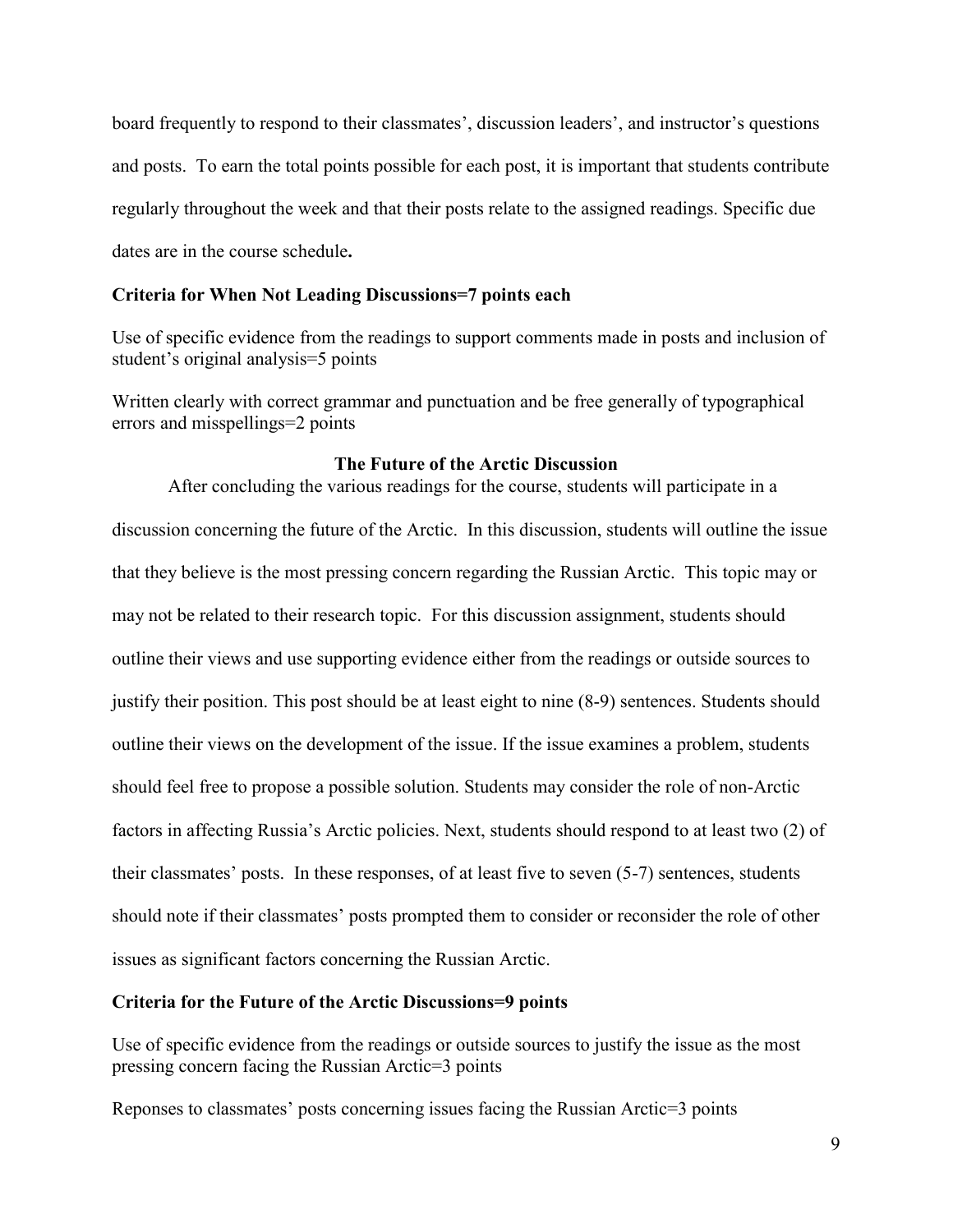Written clearly with correct grammar and punctuation and be free generally of typographical errors and misspellings=3 points

### **Submission of Research Topic**

A major component of each student's grade will be a research paper that examines a specific facet of contemporary Russia's Arctic policy and that examines the extent to which this policy is an outgrowth of previous policies. Students may select a topic that is covered in class but are not required to do so. The discussion of research interests on the first day of class will aid students in selecting a topic. Early in the semester, students will submit a possible paper topic(s) for their research papers. Students should consider topics that appeal to their historical interests.

### **Criteria for Research Topic=3 points**

Submission of possible research topic(s)=3 points

### **Research Paper Outline and Working Bibliography**

After selecting a research topic, students will submit an outline of their entire research papers and annotated bibliographies. Students' outlines will need to address their entire papers and not solely focus on the initial sections of their papers. Examples of acceptable outline forms are posted under the Files tab on Canvas. Students should review these examples. Also, students will submit annotated bibliographies of ten to fifteen (10-15) primary and secondary scholarly sources. At least seven (7) of these sources should be primary sources. Under the Files tab on Canvas, there is a list of possible websites that may aid students in locating sources. Sources should be cited in accordance with the *Chicago Manual of Style*, 17th edition.

### **Criteria for Outline and Working Bibliography=20 points**

Thorough outline of each part of the research project=10 points

List of ten to fifteen (10-15) sources cited according to Chicago Style=10 points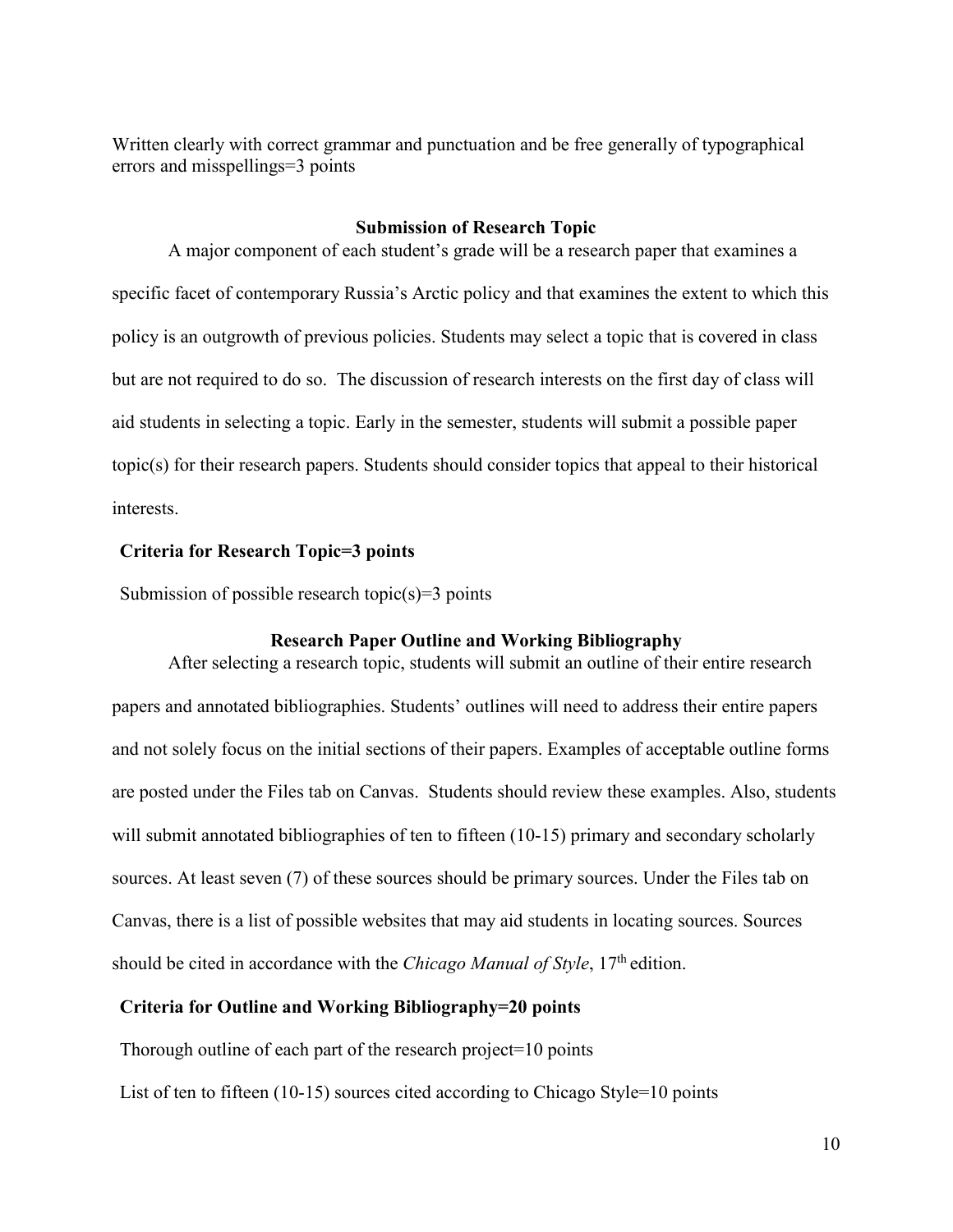#### **Research Paper Presentation**

At the end of the semester, students will present their research findings from their research paper. On July 18, students should post a short description of their research including: the thesis statement; three or four (3 or 4) examples of supporting material that strongly advances the thesis; and a brief conclusion. This information should be presented in two (2) paragraphs that are at least seven to eight (7-8) sentences.

On July 19 and 20, students will need to ask two (2) of their classmates each a question concerning their research. Examples of the types of questions that may be asked include but are not limited to: questions that concern research conclusions; questions that focus on the types of sources used; or questions that seek addition information regarding a specific statement or topic. Students should be sure to ask a question to two (2) different students who have not yet been asked questions.

On July 21 and 22, students should respond to questions asked about their research papers. Depending on class size, students may be asked more than two (2) questions. Students are only required to answer two (2) questions but may address all questions asked. Students' responses should address the questions in as much detail as possible with specific examples. Each response should be at least four to five (4-5) sentences.

### **Criteria for Presentation=30 points**

Paragraphs posted on discussion board that includes thesis, examples, and conclusion=15 points Questions to two (2) classmates=4 points

Answers to classmates' questions using specific examples=8 points

Paragraph, Questions, and Answers presented clearly with correct grammar and punctuation and generally free of typographical errors and misspellings=3 points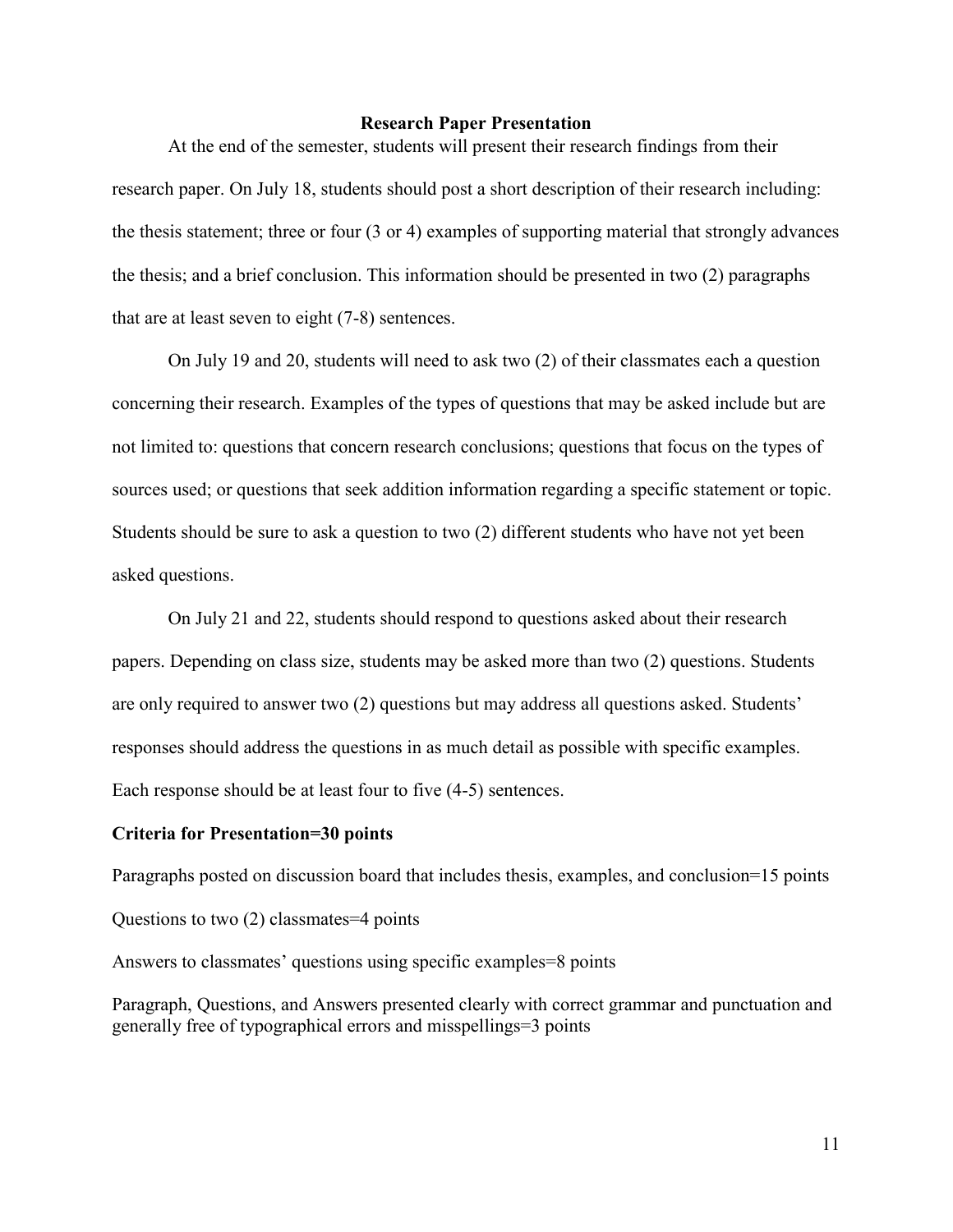### **Research Paper**

A major component of students' grades will be a thorough study of a topic that examines a specific facet of contemporary Russia's Arctic policy and that examines the extent to which this policy is an outgrowth of previous policies. Under the Files tab on Canvas, there is a list of possible websites that may aid students in locating sources. The paper will be seven to ten (7-10) pages in length and will utilize primary and secondary sources. The paper should have one (1) inch margins; be double spaced; be typed in twelve (12) point Times New Roman Font; and employ Chicago Style endnotes and a Chicago Style bibliography. Please be aware that endnotes are not at the bottom of the page. Instead, endnotes begin on a new page after the final page of the paper and before the bibliography.

All material that is either quoted or paraphrased MUST be cited using Chicago Style. Links to material that provides examples from the *Chicago Manual of Style*, 17<sup>th</sup> edition are posted under the Files tab on Canvas. Students will need a title page, an endnote page(s), and a bibliography, which do not count toward the required seven to ten (7-10) pages. Also, any maps, charts, graphs, or other images should be in an Appendix and not within the text of the papers. Students' papers should be in paragraph format. There should not be extensive lists of items, especially in column format, and there should not be extra space between paragraphs or anywhere in the papers. Students may use only two (2) quotations, and each quotation must be twenty (20) words or less. The emphasis is that students paraphrase the material. When students paraphrase the material, then students must engage critically with the material, which leads to a more thorough understanding of the information.

It is important that students follow the paper guidelines closely. Not following the guidelines will lower a student's grade. For example, the use of more than two (2) quotations or quotations of more than twenty (20) words will reduce students' grades by ten (10) points. Also,

12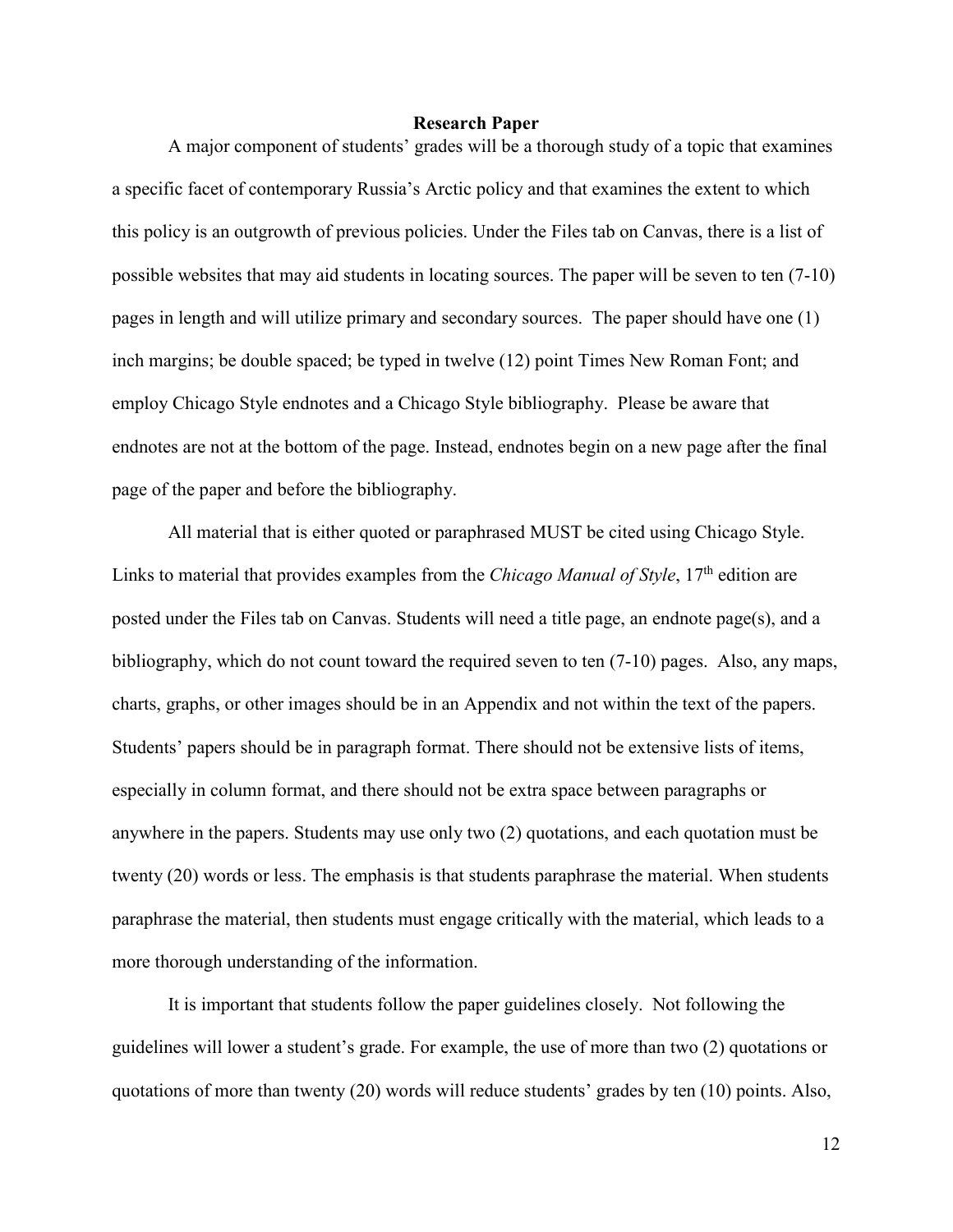students should keep their papers to the seven to ten (7-10) page limit. Papers that exceed the length limit, that are under the minimum page requirement, or that do not follow all paper guidelines and requirements will reduce students' grades by ten (10) points. Students should proofread their papers before the due date, and the papers should be free generally of typographical errors and misspellings.

## **Criteria for Research Paper=100 points**

Well-developed thesis clearly stated in the first paragraph=10 points

Use material from primary and secondary sources to support the thesis and include students' original analysis=70 points

Clearly written, correct grammar, and be free generally of typographical errors and misspellings=10 points

Have all information cited properly using Chicago Style=10 points

**Since this may be the first time that students have composed a historical research paper that prompts them to also analyze contemporary events, students have the entire semester to ask the instructor questions about their research papers. While the instructor will not read drafts of the papers, the instructor is more than willing to answer specific questions. Only in cases of documented extreme hardship will an extension be granted for the final papers.**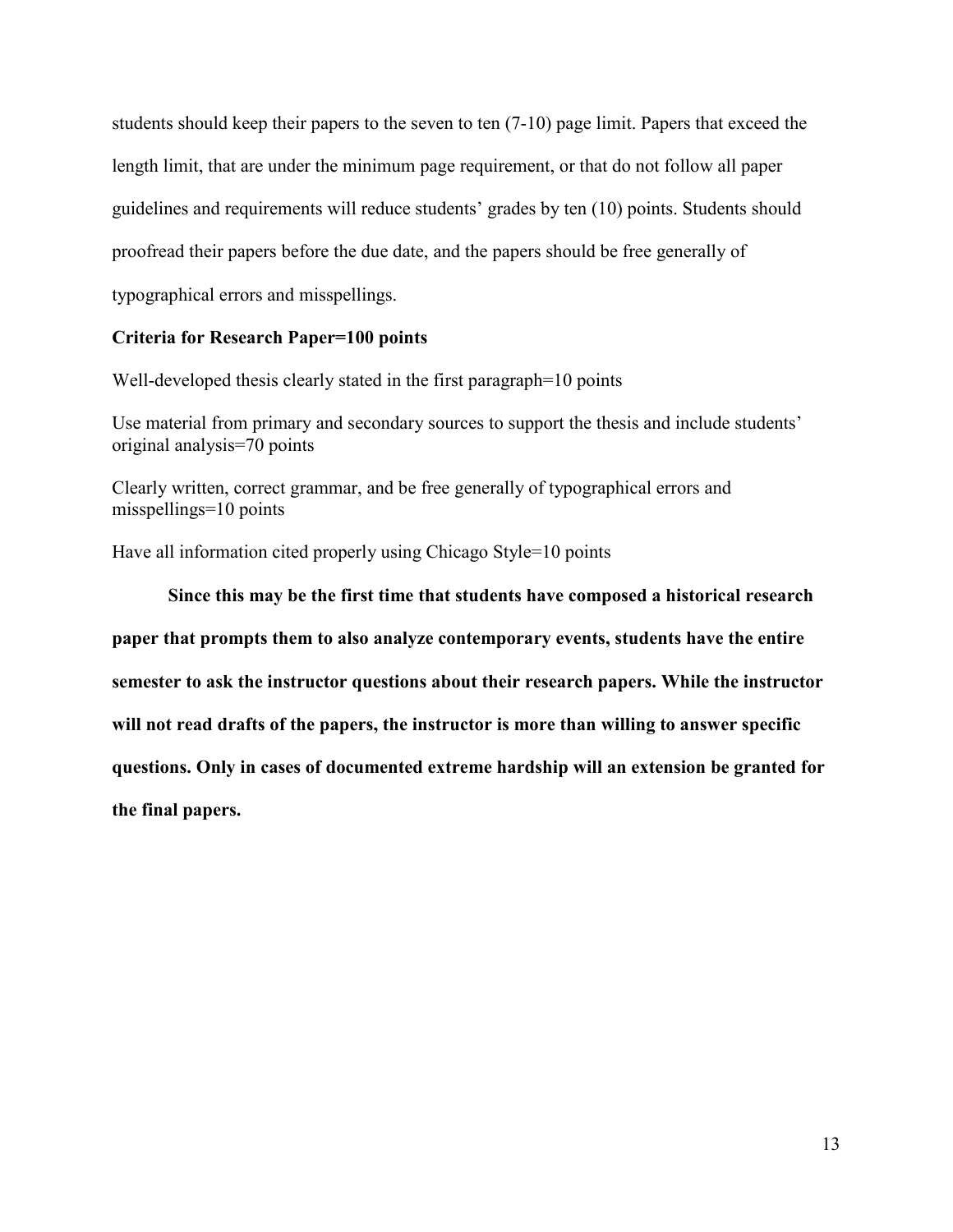# **Class Grading Scale, Points Possible, and Conversion**

This class follows TAMUCT's traditional grading scale of 100-90=A; 89-80=B; 79-

70=C; 69-60=D; and 59 and below=F.

Syllabus Acknowledgement Statement=5 points Student Introductions=5 points Leading Discussion in a Group=10 points Book or Article Review=15 points Discussions when not Leading Discussion=28 points Future of the Arctic Discussion=9 points Research Paper Topic=3 points Research Paper Outline and Working Bibliography=20 points Research Paper Presentation=30 points Research Paper=100 points Total=225 points

Students may determine their grades by taking the total number of points earned and dividing by the total number of points possible.

## **Posting of Grades**

Grades will be posted online in Canvas and assignments returned via Canvas.

Assignments are graded usually within one (1) week of the due date.

# **Course Schedule (Course Outline and Calendar)**

The instructor reserves the right to make modifications to the syllabus and the course

schedule as needed based on time and other factors. Should this need occur, then an updated

syllabus and schedule will be posted online through Canvas. **All assignments are due before** 

**Noon (12:00) p.m. on the dates listed below.** 

# **Week 1: June 6-June 10 Introduction to Course, Student Introductions, and Formation of Groups to Lead Discussion.**

June 8 Assignment Due: Student Introductions and Syllabus Acknowledgment

June 6 through June 10 Read: McCannon, John. *A History of the Arctic: Nature, Exploration and Exploitation* and Sorokina, Anna. "Where Can You see Russia's Most Stunning White Nights? (Photos)."

June 10: Discussion: Sorokina, Anna. "Where Can You see Russia's Most Stunning White Nights? (Photos)."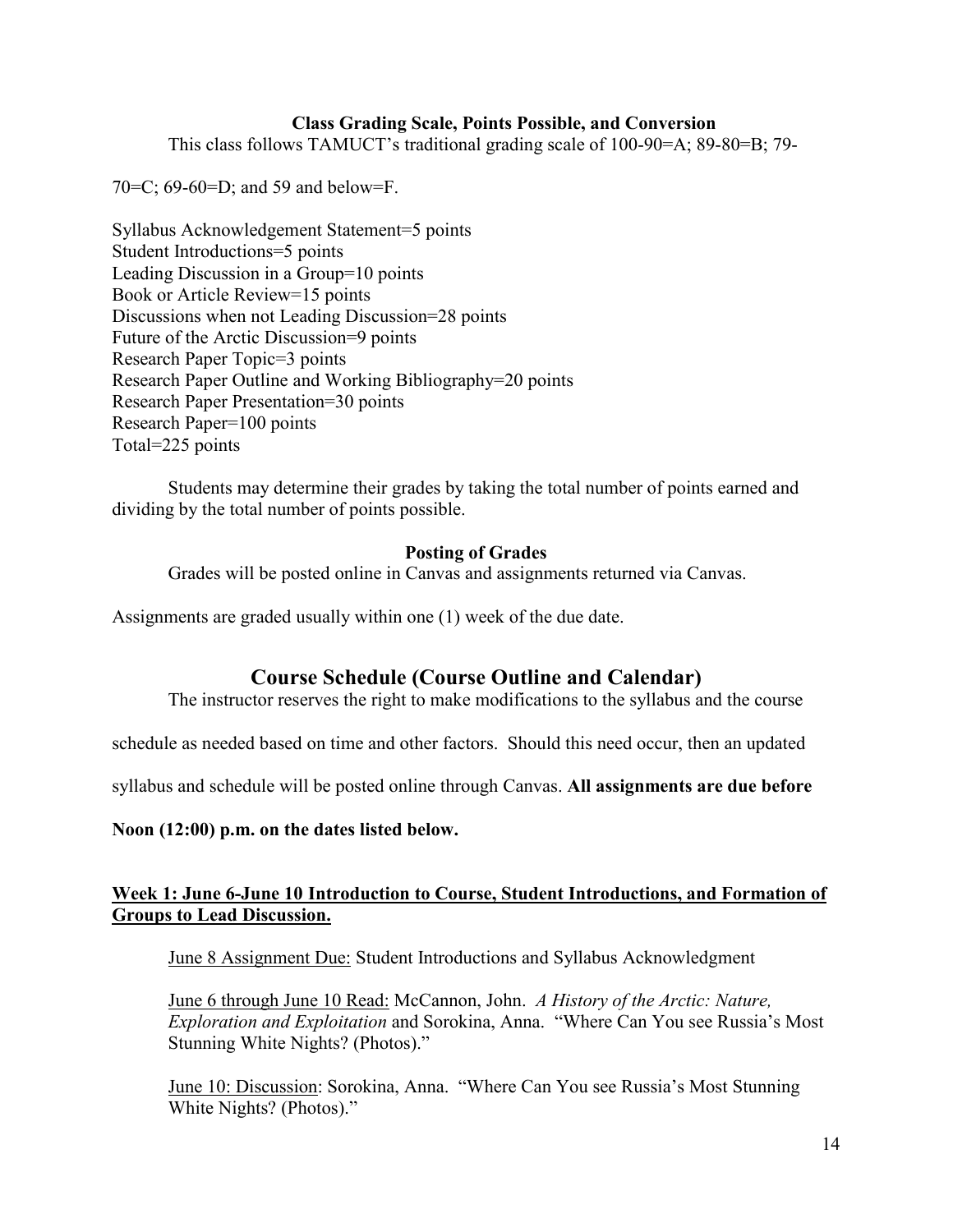# **Week 2: June 13-June17 The Historical and Contemporary Arctic**

June 14: Review Due McCannon, John. *A History of the Arctic: Nature, Exploration and Exploitation*.

June 13 through June 17 Discussion: McCannon, John. *A History of the Arctic: Nature, Exploration and Exploitation*.

June 14 Assignment Due: Research Paper Topic

June 13 through June 17 Read Five (5) Articles: **1)** Mackinder, H. J. "The Geographic Pivot of History"; **2)** Hill, Alexander. "Russian and Soviet Naval Power and the Arctic from the XVI Century to the Great Patriotic War"; **3)** Hall, H. U. "A Siberian Wilderness: Native Life on the Lower Yenisei"; **4)** Jääts, Indrek. "The Komi, Ethnic Stereotypes, and Nationalities Policy in Late Imperial Russia"; **5)** "The Development of Siberia."

# **Week 3: June 20-June 24: The Russian Arctic in the Muscovite and Imperial Eras**

- June 21: Review due if leading discussion in a group Five (5) Articles: **1)** Mackinder, H. J. "The Geographic Pivot of History"; **2)** Hill, Alexander. "Russian and Soviet Naval Power and the Arctic from the XVI Century to the Great Patriotic War"; **3)** Hall, H. U. "A Siberian Wilderness: Native Life on the Lower Yenisei"; **4)** Jääts, Indrek. "The Komi, Ethnic Stereotypes, and Nationalities Policy in Late Imperial Russia": **5)** "The Development of Siberia."
- June 20 through June 24 Discussion of Five (5) Articles: **1)** Mackinder, H. J. "The Geographic Pivot of History"; **2)** Hill, Alexander. "Russian and Soviet Naval Power and the Arctic from the XVI Century to the Great Patriotic War"; **3)** Hall, H. U. "A Siberian Wilderness: Native Life on the Lower Yenisei"; **4)** Jääts, Indrek. "The Komi, Ethnic Stereotypes, and Nationalities Policy in Late Imperial Russia": **5)** "The Development of Siberia."
- June 20 through June 24 Read Seven (7) Articles: **1)** Zenzinov, Vladimir. "The Soviet Arctic". **2)** Hill, Alexander. "Russian and Soviet Naval Power in the Arctic, 1914-1945"; **3)** Vego, Milan. "The Destruction of Convoy PQ17: 27 June-10 July 1942."; **4)** Harrison, Katherine and Matthew Hughes. "Mushroom Clouds in the Arctic"; **5)** Vartanov, Raphael V. and Alexei Yu. Roginko. "New Dimensions of Soviet Arctic Policy: View from the Soviet Union"; **6)** Kalemeneva, Ekaterina. "From New Socialist Cities to Thaw Experimentation in Arctic Townscapes: Leningrad Architects Attempt to Modernise the Soviet North"; **7)** Bartels, Dennis and Alice L. Bartels. "Soviet Hegemony Among Northern Peoples."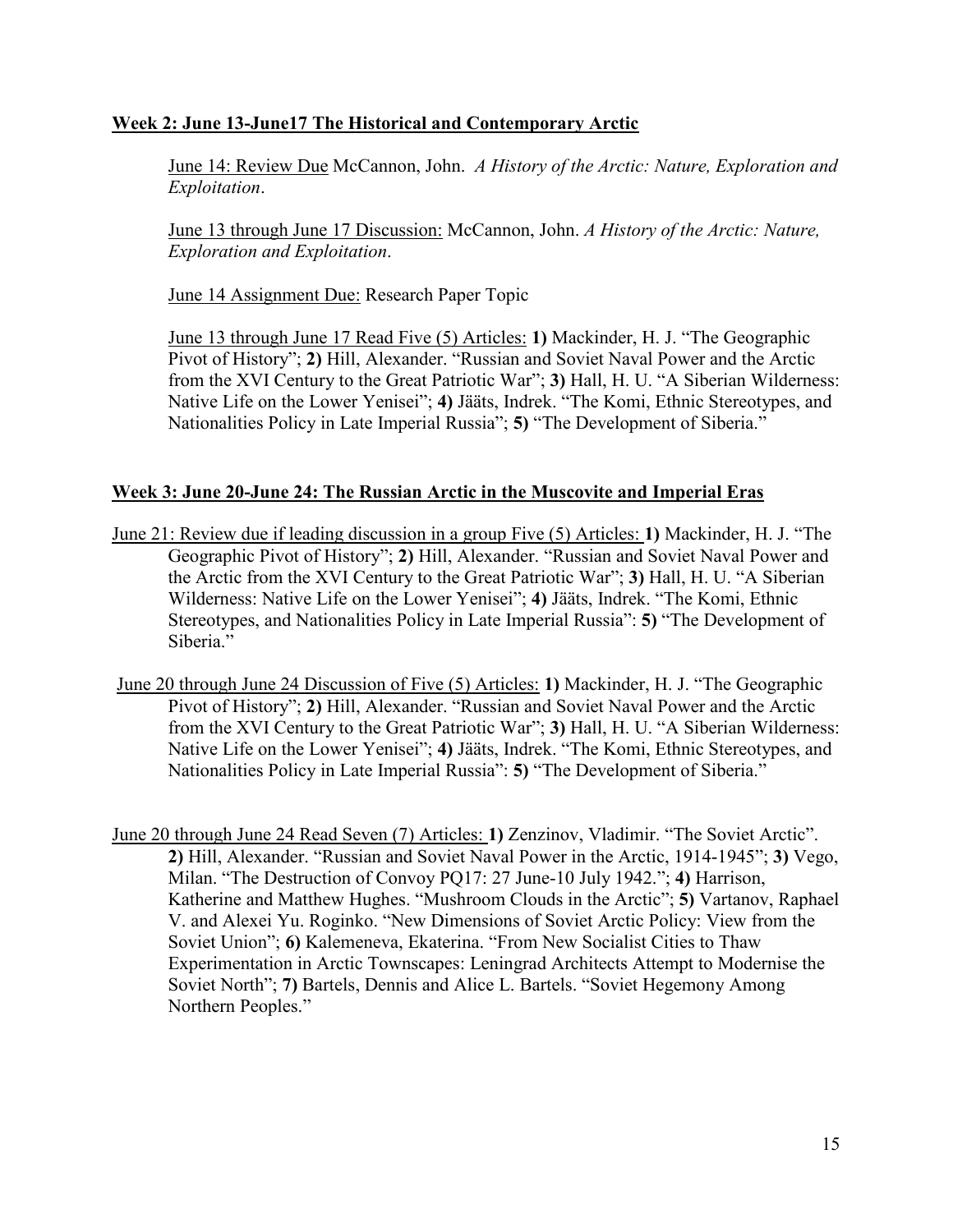## **Week 4: June 27-July 1 The Arctic in the Soviet Era**

- June 28: Review due if leading discussion in a group Seven (7) Articles: **1)** Zenzinov, Vladimir. "The Soviet Arctic"; **2)** Hill, Alexander. "Russian and Soviet Naval Power in the Arctic, 1914-1945"; **3)** Vego, Milan. "The Destruction of Convoy PQ17: 27 June-10 July 1942."; **4)** Harrison, Katherine and Matthew Hughes. "Mushroom Clouds in the Arctic"; **5)** Vartanov, Raphael V. and Alexei Yu. Roginko. "New Dimensions of Soviet Arctic Policy: View from the Soviet Union"; **6)** Kalemeneva, Ekaterina. "From New Socialist Cities to Thaw Experimentation in Arctic Townscapes: Leningrad Architects Attempt to Modernise the Soviet North"; **7)** Bartels, Dennis and Alice L. Bartels. "Soviet Hegemony Among Northern Peoples."
- June 27 through July 1 Discussion of Seven (7) Articles: **1)** Zenzinov, Vladimir. "The Soviet Arctic"; **2)** Hill, Alexander. "Russian and Soviet Naval Power in the Arctic, 1914-1945"; **3)** Vego, Milan. "The Destruction of Convoy PQ17: 27 June-10 July 1942."; **4)** Harrison, Katherine and Matthew Hughes. "Mushroom Clouds in the Arctic"; **5)** Vartanov, Raphael V. and Alexei Yu. Roginko. "New Dimensions of Soviet Arctic Policy: View from the Soviet Union"; **6)** Kalemeneva, Ekaterina. "From New Socialist Cities to Thaw Experimentation in Arctic Townscapes: Leningrad Architects Attempt to Modernise the Soviet North"; **7)** Bartels, Dennis and Alice L. Bartels. "Soviet Hegemony Among Northern Peoples."

June 30 Assignment Due: Research Paper Outline and Working Bibliography

June 27 through July 1 Read Eight (8) Articles or Other Readings: **1)** Antrim, Caitlyn L. "The New Geographic Pivot: The Russian Arctic in the Twenty-first Century"; **2)** "Russia's Chairmanship Priorities for the Arctic Council 2021-2023"; **3)** Basaran, Ilker. "The Lomonosov Ridge and the Overlapping Outer Continental Shelf Claim to the North Pole;" **4)** Dams, Ties and Louise van Schaik. "The Arctic Elephant: Why Europe Must Address the Geopolitics of the High North"; **5)** Magomedov, Arbakhan. "The Russian State and the Arctic Indigenous Peoples: Is Politics Coming Back?"; **6)** "Russia Gives Arctic Archipelago Clean Bill of Health Decades After Soviet Era Nuke Testing"; **7)** "Deep Trouble: Russia Finally Moves to Raise Radioactive Debris from Arctic Waters"; **8)** "Clean Up Arctic Project to Continue in Yakutia's 3 Villages."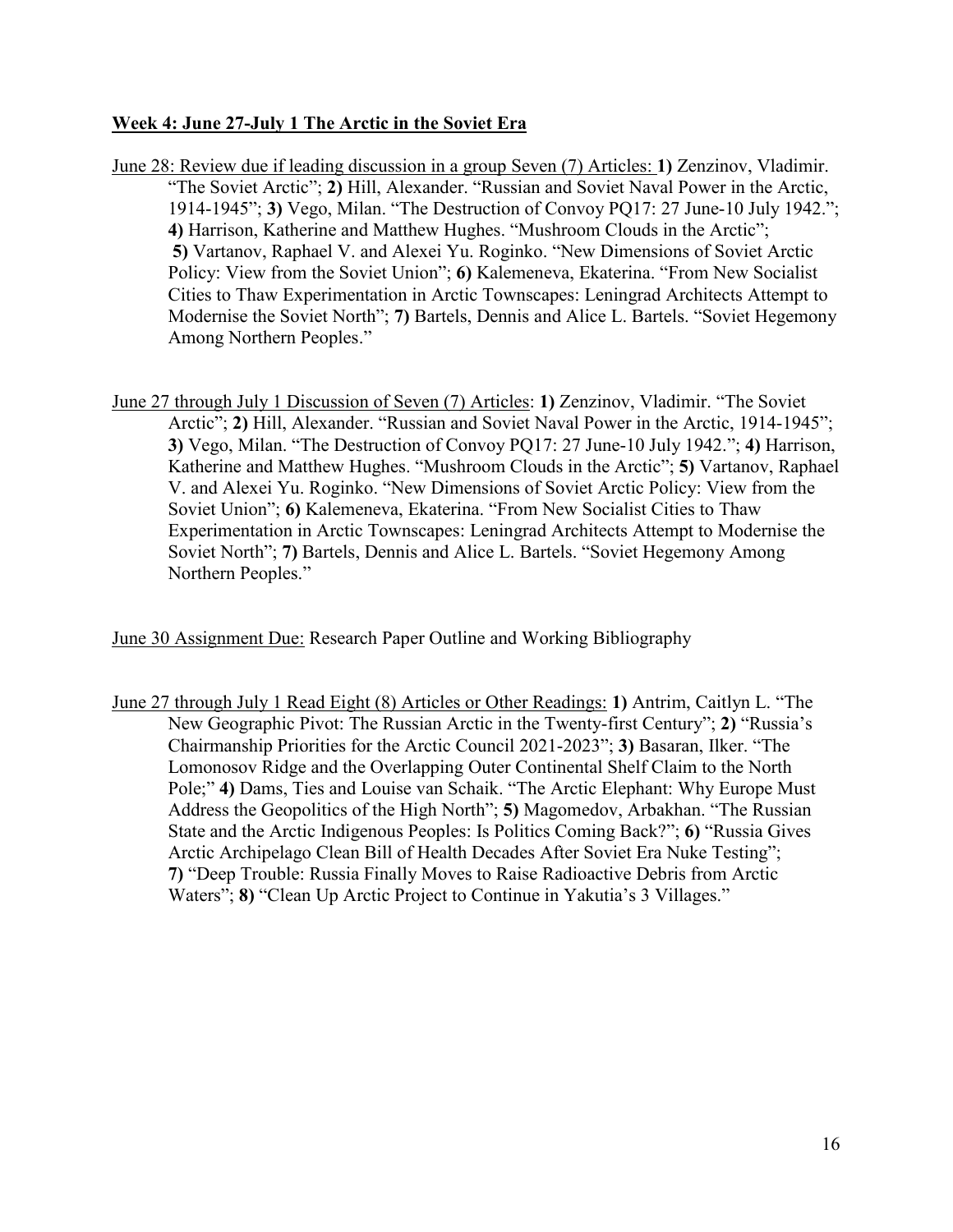# **Week 5: July 4-July 8 Post-Soviet and Contemporary Russia in the Arctic**

- July 5 Review due if leading discussion in a group Eight (8) Articles: **1)** Antrim, Caitlyn L. "The New Geographic Pivot: The Russian Arctic in the Twenty-first Century"; **2)** "Russia's Chairmanship Priorities for the Arctic Council 2021-2023"; **3)** Basaran, Ilker. "The Lomonosov Ridge and the Overlapping Outer Continental Shelf Claim to the North Pole;" **4)** Dams, Ties and Louise van Schaik. "The Arctic Elephant: Why Europe Must Address the Geopolitics of the High North"; **5)** Magomedov, Arbakhan. "The Russian State and the Arctic Indigenous Peoples: Is Politics Coming Back?"; **6)** "Russia Gives Arctic Archipelago Clean Bill of Health Decades After Soviet Era Nuke Testing"; **7)** "Deep Trouble: Russia Finally Moves to Raise Radioactive Debris from Arctic Waters"; **8)** "Clean Up Arctic Project to Continue in Yakutia's 3 Villages."
- July 5 through July 8 Discussion of Eight (8) Articles: **1)** Antrim, Caitlyn L. "The New Geographic Pivot: The Russian Arctic in the Twenty-first Century"; **2)** "Russia's Chairmanship Priorities for the Arctic Council 2021-2023"; **3)** Basaran, Ilker. "The Lomonosov Ridge and the Overlapping Outer Continental Shelf Claim to the North Pole;" **4)** Dams, Ties and Louise van Schaik. "The Arctic Elephant: Why Europe Must Address the Geopolitics of the High North"; **5)** Magomedov, Arbakhan. "The Russian State and the Arctic Indigenous Peoples: Is Politics Coming Back?"; **6)** "Russia Gives Arctic Archipelago Clean Bill of Health Decades After Soviet Era Nuke Testing"; **7)** "Deep Trouble: Russia Finally Moves to Raise Radioactive Debris from Arctic Waters"; **8)** "Clean Up Arctic Project to Continue in Yakutia's 3 Villages."

# **Week 6: July 11-July 15: The Future of the Arctic Discussion**

July 11 and July 12 Assignment Due: Students post specific evidence from the readings or outside sources to justify the issue as the most pressing concern facing the Russian Arctic

July 13, 14, and 15 Assignment Due: Students' responses to classmates' posts concerning issues facing the Russian Arctic

# **Week 7: July 18-July 22: Research Paper Presentation**

July 18 Assignment Due: Online Presentation of research.

July 19 and 20 Assignment Due: Ask a question to two (2) classmates regarding their research presentation from July 18.

July 21 and 22 Assignment Due: Respond to two (2) questions.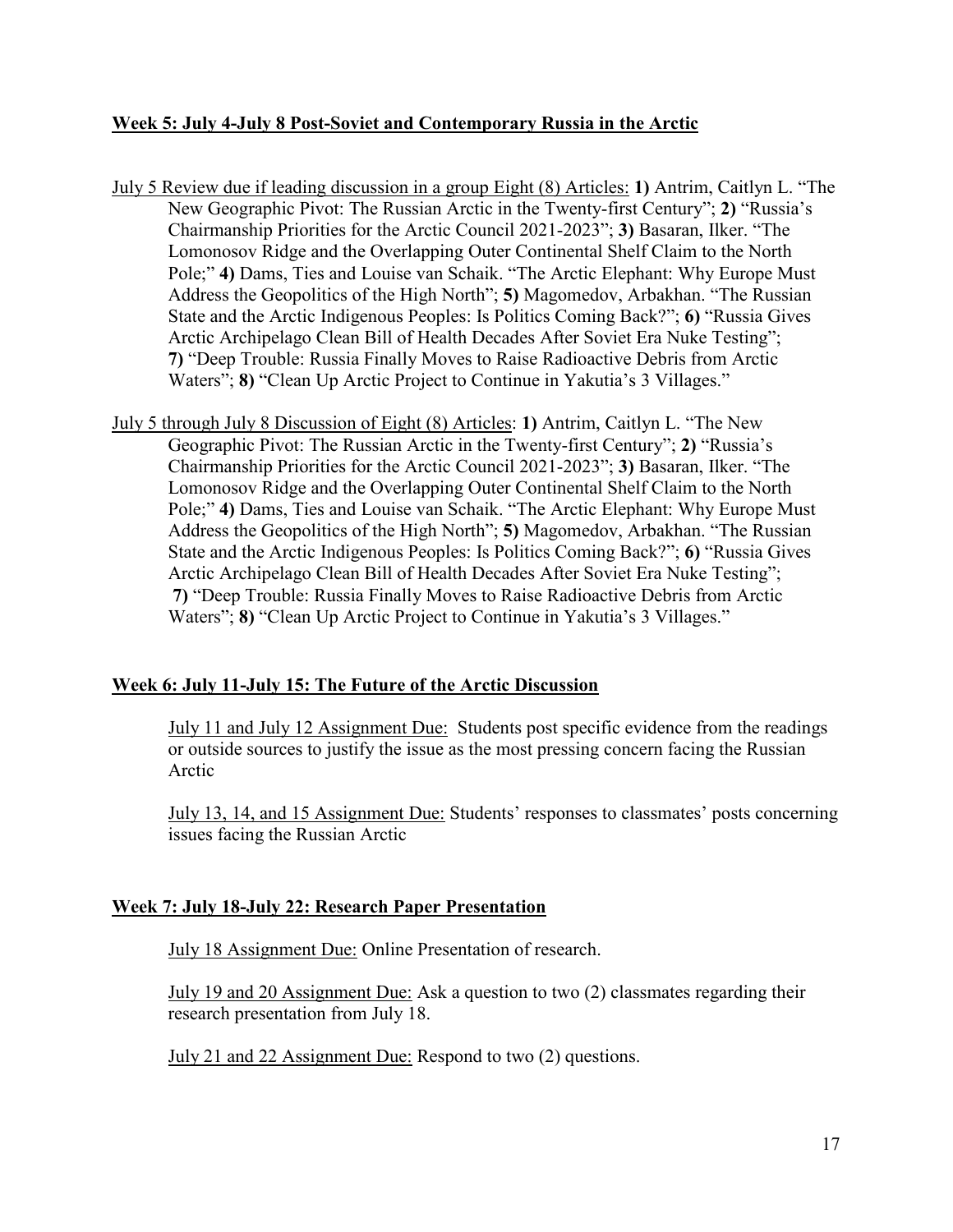#### **Week 8: July 25-July 29 Research Paper**

July 29 Assignment Due: Research Paper

# **Instructor and Course Policies Make-Up Work**

Since assignments are posted several weeks in advance of the due date, make-up work will be allowed only in cases of documented unforeseen extreme hardships, which count as an excused absence. For unforeseen hardships, students should email the instructor written documentation, such as a note from their doctor, which covers the days that they missed. ONLY with documentation will students be granted an excused absence and be able to make up work. Without documentation, absences are considered unexcused absences. Students cannot make up work or turn in late work with unexcused absences. Excused absences are not granted for planned events. Instead, students should work ahead in the course and submit assignments early. **ALL make-up work must be turned in no later than one (1) week from when the instructor receives the documentation. No work will be accepted after the one (1) week period. Near the end of the semester, there may be a shorter amount of time for make-up work. No make-up work will be accepted after Noon (12:00p.m.) on the final day of the course, July 29.** 

### **Incompletes**

A grade of an Incomplete is granted rarely. Incompletes will be granted only after the last day to drop a course and will be granted only to students who have experienced a major catastrophic event. Students must provide some form of written documentation that provides evidence of the catastrophic event.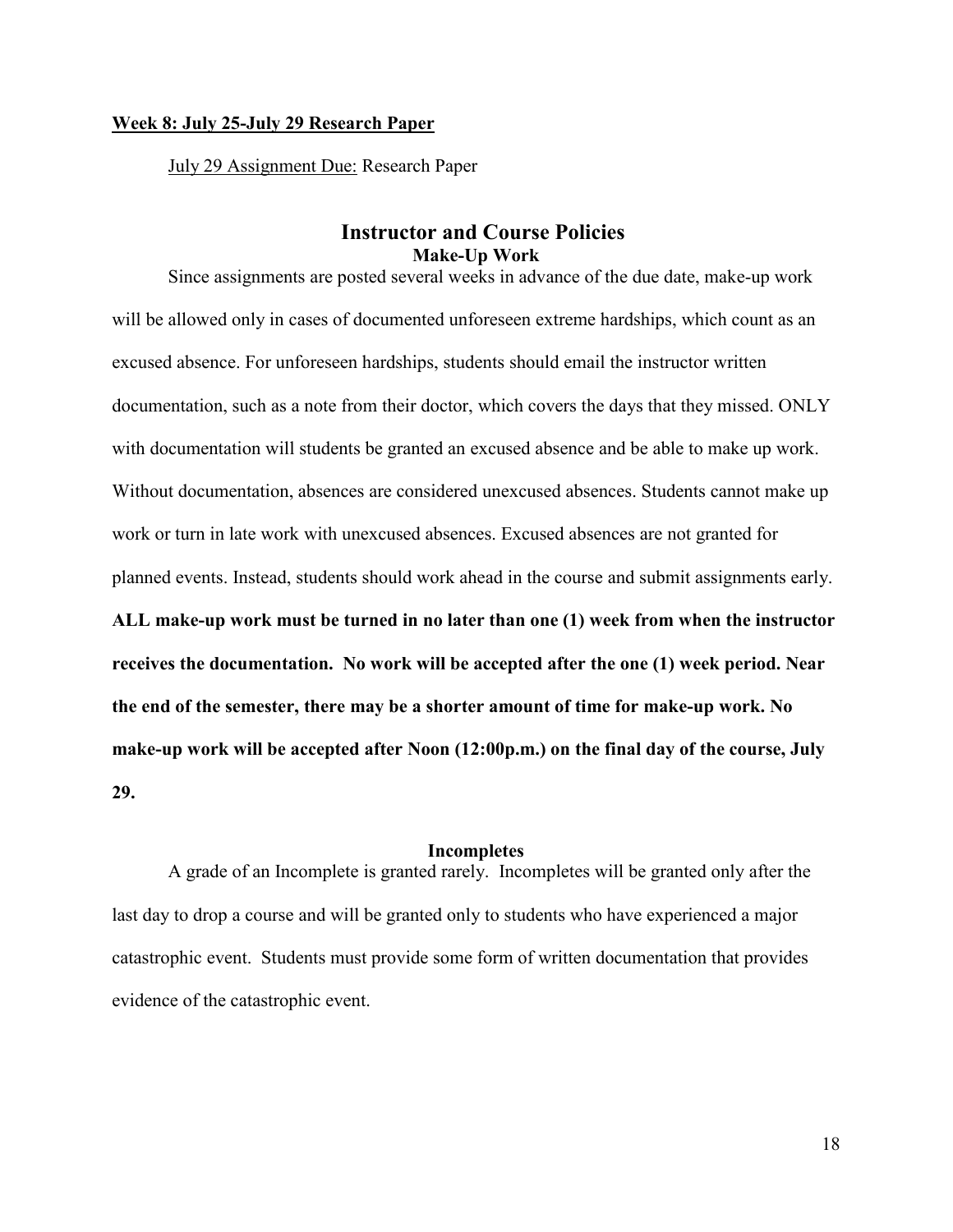### **Withdrawal, Drop Dates, Assignment Due Dates, and Important University Dates** Students who feel that they need to drop the class must go to the Registrar's Office and

complete the withdrawal forms. It is the students' responsibility to withdraw from a class. Also, it is the students' responsibility to be aware of all add and drop dates for classes and to be aware of all guidelines in the syllabus and due dates for class assignments. Students should refer to the University Calendar for important dates, such as graduation deadlines. The calendar can be viewed at<https://www.tamuct.edu/>

### **Plagiarism**

Plagiarism is copying or using the words or the ideas of another individual(s) and submitting that work as one's original work. Material taken from any source, including books, articles, journals, the Internet, or any other sources, must be paraphrased (put in your own words) and cited correctly (refer to individual assignment guidelines) and if quoted, set off in quotation marks, and cited correctly. Plagiarism will be emphasized on the first day of class. **Should students have any questions about paraphrasing, using quotations, citing material, or documenting sources, then students should ask questions via email or make an appointment to discuss concerns with the instructor.** 

**Work that is deemed plagiarized will result in the grade of a zero (0) for the assignment.** SimCheck in Canvas will check assignments for plagiarism. Students who receive a mark of fifty percent (50%) or more for plagiarism will earn a zero (0) for the assignment. Also, students will earn a failing grade (fifty percent (50% F) or lower) for an assignment when there is evidence that the plagiarism is from a purchased paper or when there is evidence of blatantly copying sources or material without paraphrasing. When there is evidence of plagiarism, students' papers will be submitted to the Division of Students Affairs for review.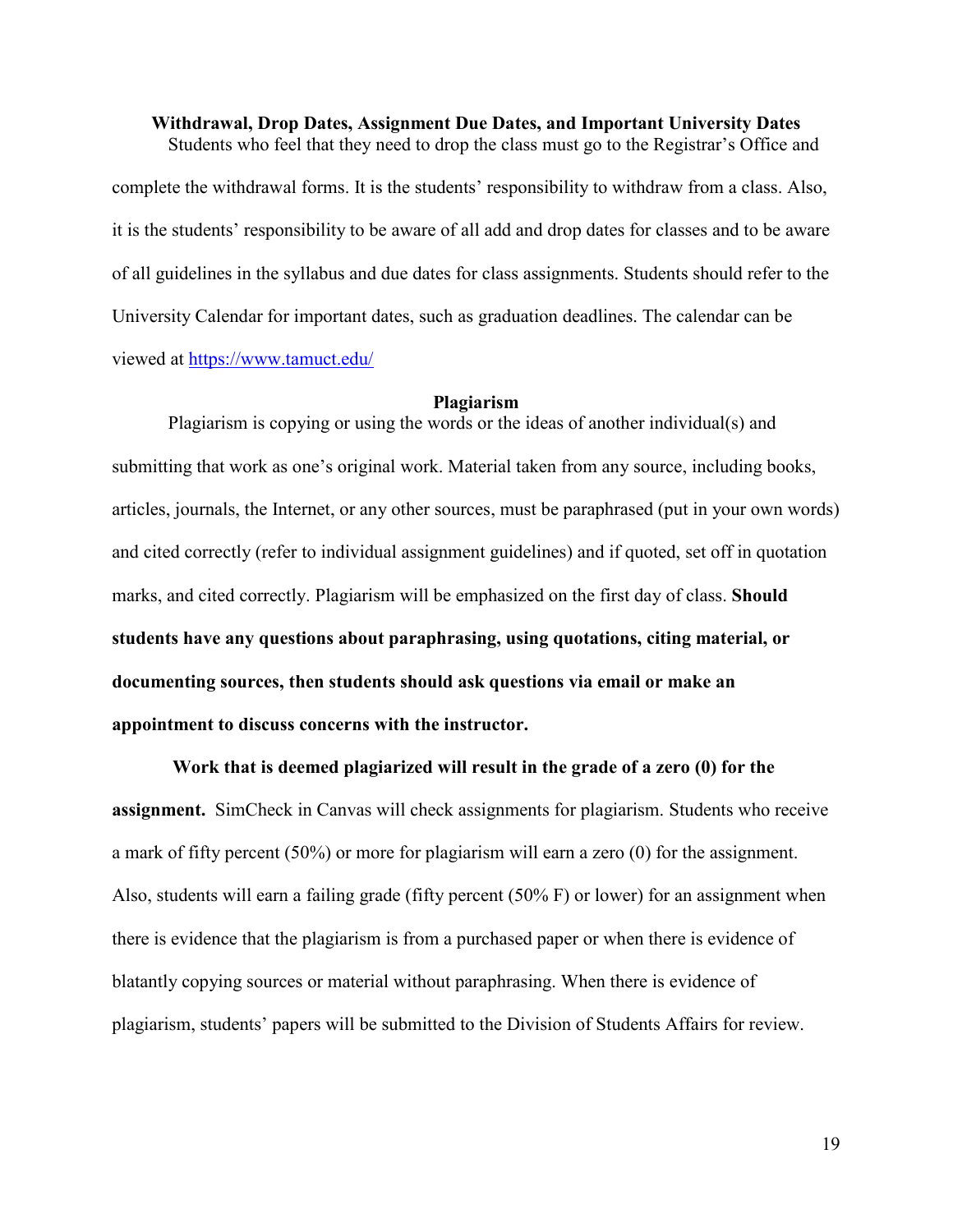#### **Cheating**

Cheating is assisting other students with completing class assignments. Also, cheating includes the use of any unauthorized materials to complete any assignments. **The penalty for cheating will be a zero (0) for the assignment.** When there is evidence of cheating, students' work will be submitted to the Division of Students Affairs for review.

# **Academic Integrity For more information about Academic Integrity and students' responsibilities**

**regarding academic integrity, please review the information at** 

**<https://www.tamuct.edu/student-affairs/academic-integrity.html>**

## **Technology Requirements**

This course will use the A&M-Central Texas Instructure Canvas learning management

system. **We strongly recommend the latest versions of Chrome or Firefox browsers. Canvas no longer supports any version of Internet Explorer.**

Logon to A&M-Central Texas Canvas [https://tamuct.instructure.com/] or access Canvas through the TAMUCT Online link in myCT [https://tamuct.onecampus.com/]. You will log in through our Microsoft portal.

Username: Your MyCT email address. Password: Your MyCT password

## **Canvas Support**

Use the Canvas Help link, located at the bottom of the left-hand menu, for issues with Canvas. You can select "Chat with Canvas Support," submit a support request through "Report a Problem," or call the Canvas support line: 1-844-757-0953.

For issues related to course content and requirements, contact your instructor.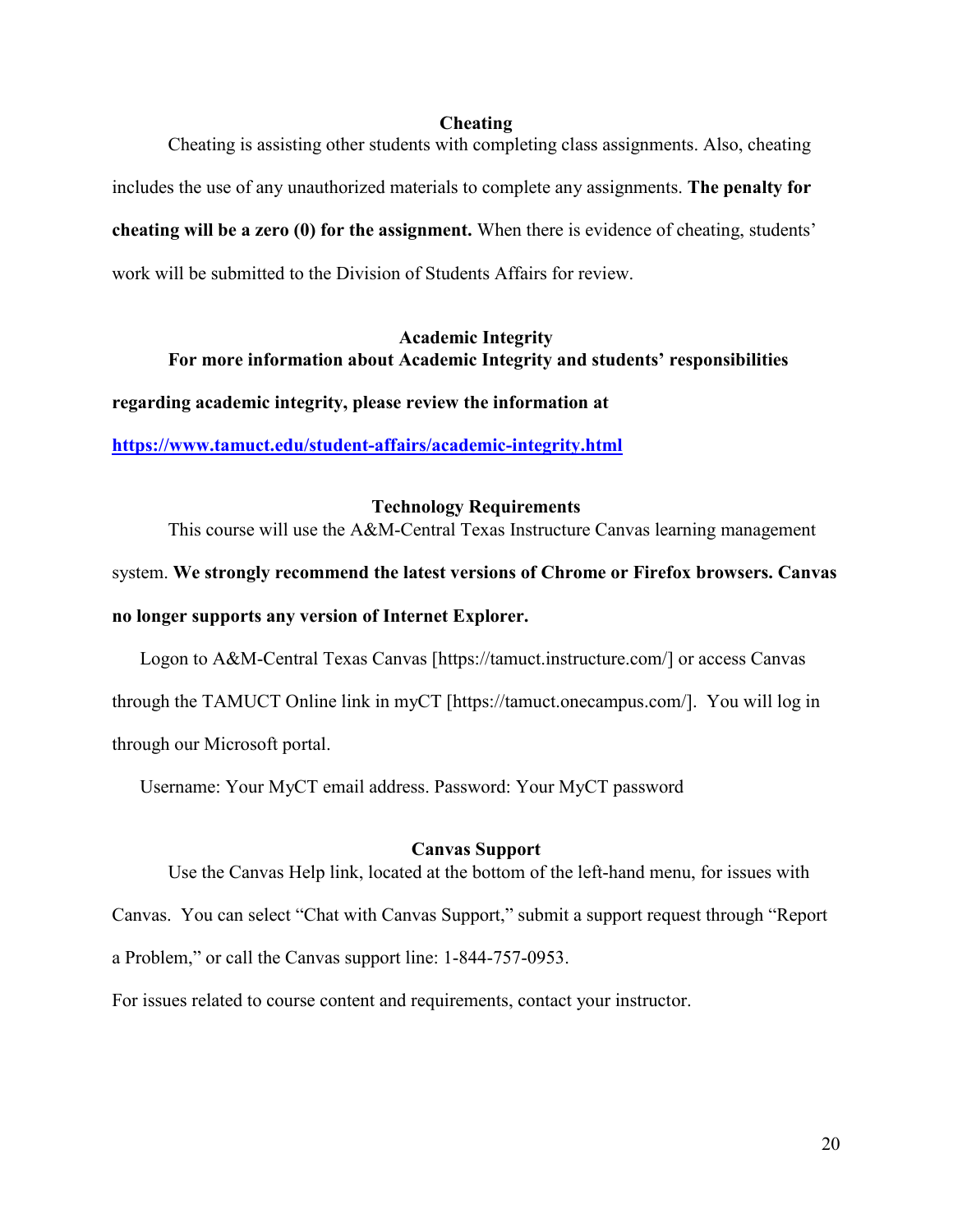### **Online Proctored Testing**

A&M-Central Texas uses Proctorio for online identity verification and proctored testing. This service is provided at no direct cost to students. If the course requires identity verification or proctored testing, the technology requirements are: Any computer meeting the minimum computing requirements, plus web camera, speaker, and microphone (or headset). Proctorio also requires the Chrome web browser with their custom plug in.

## **Other Technology Support**

For log-in problems, students should contact Help Desk Central, 24 hours a day, 7 days a week.

Email: [helpdesk@tamu.edu](mailto:helpdesk@tamu.edu)

Phone: (254) 519-5466

[Web Chat:](http://hdc.tamu.edu/) [http://hdc.tamu.edu]

*Please let the support technician know you are an A&M-Central Texas student.*

# **University Resources, Procedures, and Guidelines Drop Policy**

If you discover that you need to drop this class, you must complete the [Drop Request](https://federation.ngwebsolutions.com/sp/startSSO.ping?PartnerIdpId=https://eis-prod.ec.tamuct.edu:443/samlsso&SpSessionAuthnAdapterId=tamuctDF&TargetResource=https%3a%2f%2fdynamicforms.ngwebsolutions.com%2fSubmit%2fStart%2f53b8369e-0502-4f36-be43-f02a4202f612)

Dynamic Form through Warrior Web.

[https://federation.ngwebsolutions.com/sp/startSSO.ping?PartnerIdpId=https://eis-

prod.ec.tamuct.edu:443/samlsso&SpSessionAuthnAdapterId=tamuctDF&TargetResource=https

%3a%2f%2fdynamicforms.ngwebsolutions.com%2fSubmit%2fStart%2f53b8369e-0502-4f36-

be43-f02a4202f612].

Faculty cannot drop students; this is always the responsibility of the student. The

Registrar's Office will provide a deadline on the Academic Calendar for which the form must be

completed. Once you submit the completed form to the Registrar's Office, you must go into

Warrior Web and confirm that you are no longer enrolled. If you still show as enrolled,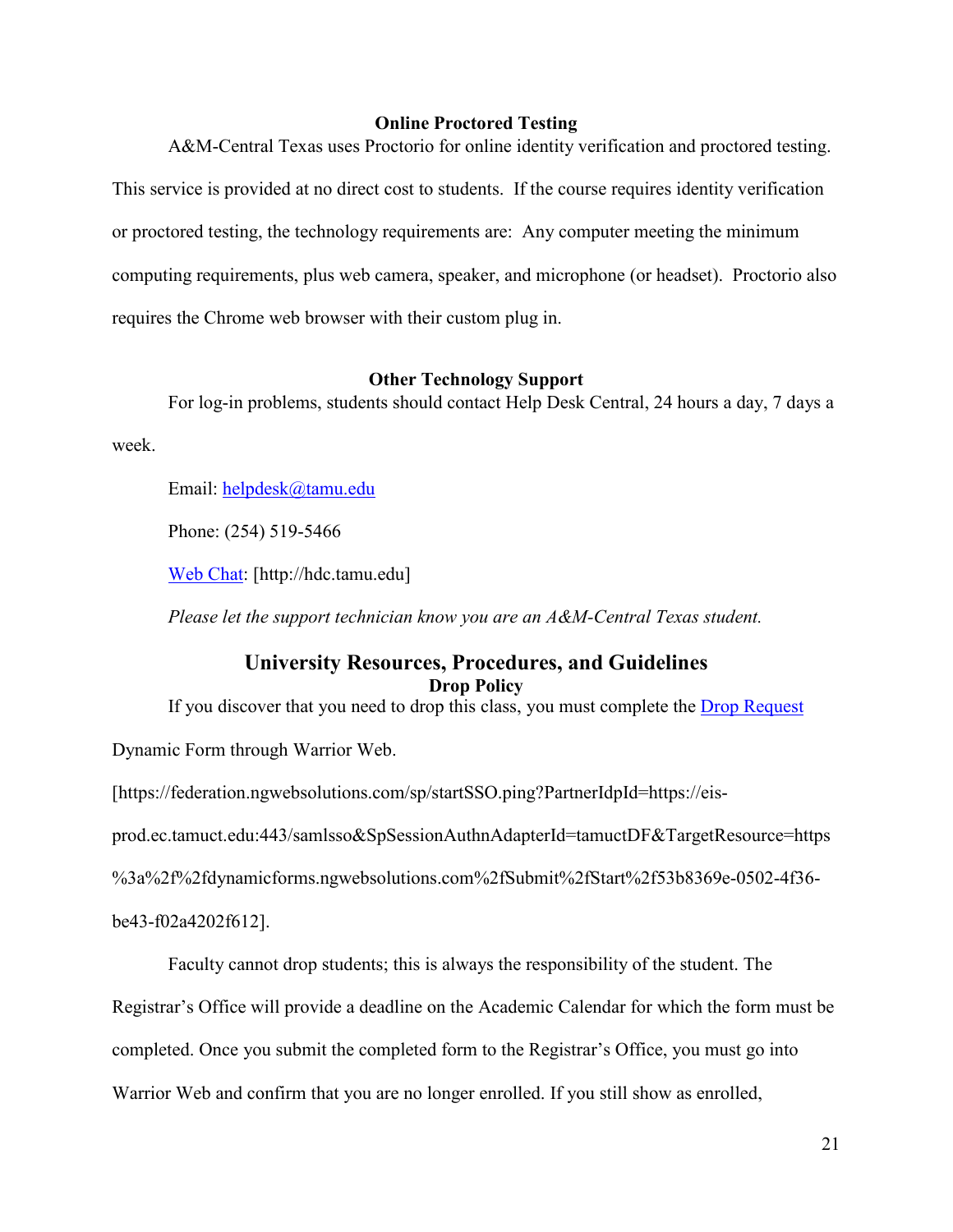FOLLOW-UP with the Registrar's Office immediately. You are to attend class until the procedure is complete to avoid penalty for absence. Should you miss the drop deadline or fail to follow the procedure, you will receive an F in the course, which may affect your financial aid and/or VA educational benefits.

#### **Academic Integrity**

Texas A&M University-Central Texas values the integrity of the academic enterprise and strives for the highest standards of academic conduct. A&M-Central Texas expects its students, faculty, and staff to support the adherence to high standards of personal and scholarly conduct to preserve the honor and integrity of the creative community. Any deviation by students from this expectation may result in a failing grade for the assignment and potentially a failing grade for the course. All academic misconduct concerns will be referred to the Office of Student Conduct.

When in doubt on collaboration, citation, or any issue, please contact your instructor before taking a course of action.

For more [information](https://nam04.safelinks.protection.outlook.com/?url=https%3A%2F%2Fwww.tamuct.edu%2Fstudent-affairs%2Fstudent-conduct.html&data=04%7C01%7Clisa.bunkowski%40tamuct.edu%7Ccfb6e486f24745f53e1a08d910055cb2%7C9eed4e3000f744849ff193ad8005acec%7C0%7C0%7C637558437485252160%7CUnknown%7CTWFpbGZsb3d8eyJWIjoiMC4wLjAwMDAiLCJQIjoiV2luMzIiLCJBTiI6Ik1haWwiLCJXVCI6Mn0%3D%7C1000&sdata=yjftDEVHvLX%2FhM%2FcFU0B99krV1RgEWR%2BJ%2BhvtoR6TYk%3D&reserved=0) regarding the Student Conduct process,

[https://www.tamuct.edu/student-affairs/student-conduct.html].

If you know of potential honor violations by other students, you may [submit](https://nam04.safelinks.protection.outlook.com/?url=https%3A%2F%2Fcm.maxient.com%2Freportingform.php%3FTAMUCentralTexas%26layout_id%3D0&data=04%7C01%7Clisa.bunkowski%40tamuct.edu%7Ccfb6e486f24745f53e1a08d910055cb2%7C9eed4e3000f744849ff193ad8005acec%7C0%7C0%7C637558437485262157%7CUnknown%7CTWFpbGZsb3d8eyJWIjoiMC4wLjAwMDAiLCJQIjoiV2luMzIiLCJBTiI6Ik1haWwiLCJXVCI6Mn0%3D%7C1000&sdata=CXGkOa6uPDPX1IMZ87z3aZDq2n91xfHKu4MMS43Ejjk%3D&reserved=0) a report, [https://cm.maxient.com/reportingform.php?TAMUCentralTexas&layout\_id=0].

### **Academic Accommodations**

At Texas A&M University-Central Texas, we value an inclusive learning environment where every student has an equal chance to succeed and has the right to a barrier-free education. The Warrior Center for Student Success, Equity and Inclusion is responsible for ensuring that students with a disability receive equal access to the university's programs, services and activities. If you believe you have a disability requiring reasonable accommodations, please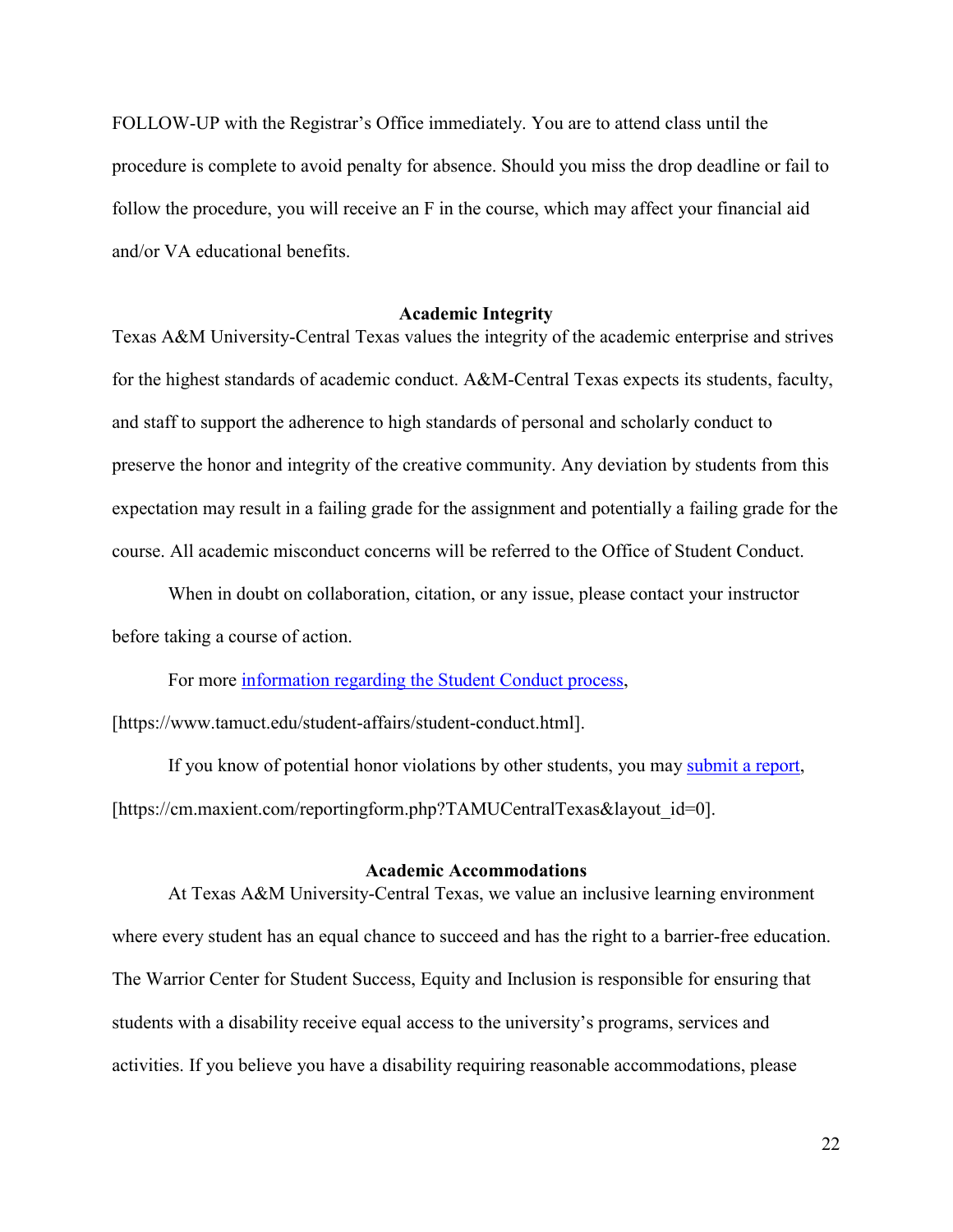contact the Office of Access and Inclusion, WH-212; or call (254) 501-5836. Any information you provide is private and confidential and will be treated as such.

For more information, please visit our [Access & Inclusion](https://tamuct.instructure.com/courses/717) Canvas page (log-in required) [https://tamuct.instructure.com/courses/717]

# **Important information for Pregnant and/or Parenting Students**

Texas A&M University-Central Texas supports students who are pregnant and/or parenting. In accordance with requirements of Title IX and related guidance from US Department of Education's Office of Civil Rights, the Dean of Student Affairs' Office can assist students who are pregnant and/or parenting in seeking accommodations related to pregnancy and/or parenting. Students should seek out assistance as early in the pregnancy as possible. For more information, please visit [Student Affairs](https://www.tamuct.edu/student-affairs/pregnant-and-parenting-students.html) [https://www.tamuct.edu/student-affairs/pregnantand-parenting-students.html]. Students may also contact the institution's Title IX Coordinator. If you would like to read more about these [requirements and guidelines](http://www2.ed.gov/about/offices/list/ocr/docs/pregnancy.pdf) online, please visit the website [http://www2.ed.gov/about/offices/list/ocr/docs/pregnancy.pdf].

Title IX of the Education Amendments Act of 1972 prohibits discrimination on the basis of sex and gender–including pregnancy, parenting, and all related conditions. A&M-Central Texas is able to provide flexible and individualized reasonable accommodation to pregnant and parenting students. All pregnant and parenting students should contact the Associate Dean in the Division of Student Affairs at (254) 501-5909 to seek out assistance. Students may also contact the University's Title IX Coordinator.

#### **Tutoring**

Tutoring is available to all A&M-Central Texas students, both virtually and in-person. Student success coaching is available online upon request.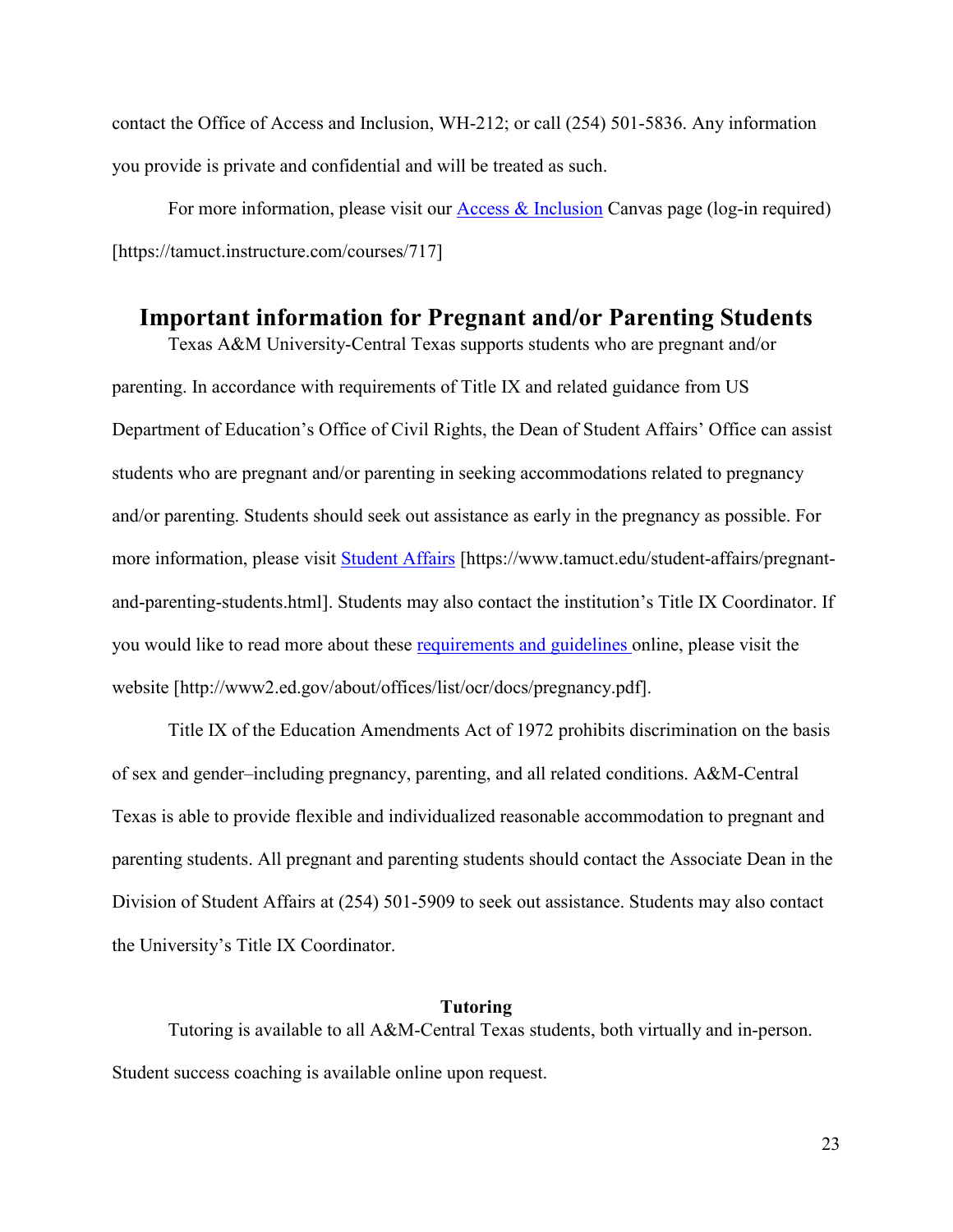If you have a question, are interested in becoming a tutor, or in need of success coaching contact the Warrior Center for Student Success, Equity and Inclusion at (254) 501-5836, visit the Warrior Center at 212 Warrior Hall, or by emailing [WarriorCenter@tamuct.edu.](mailto:WarriorCenter@tamuct.edu)

To schedule tutoring sessions and view tutor availability, please visit Tutor [Matching](https://tutormatchingservice.com/TAMUCT) [Services](https://tutormatchingservice.com/TAMUCT) [https://tutormatchingservice.com/TAMUCT] or visit the Tutoring Center in 111 Warrior Hall.

Chat live with a remote tutor 24/7 for almost any subject from on your computer! Tutor.com is an online tutoring platform that enables A&M-Central Texas students to log in and receive online tutoring support at no additional cost. This tool provides tutoring in over 40 subject areas except writing support. Access Tutor.com through Canvas.

### **University Writing Center**

Located in Warrior Hall 416, the University Writing Center (UWC) at Texas A&M University–Central Texas (A&M–Central Texas) is a free service open to all A&M–Central Texas students. For the Summer 2022 semester, the hours of operation are from 10:00 a.m.-4:00 p.m. Monday thru Thursday in Warrior Hall 416 (with online tutoring available every hour as well) with satellite hours available online only Monday thru Thursday from 6:00-9:00 p.m. and most Saturdays from 12:00-3:00 p.m.

Tutors are prepared to help writers of all levels and abilities at any stage of the writing process. While tutors will not write, edit, or grade papers, they will assist students in developing more effective composing practices. By providing a practice audience for students' ideas and writing, our tutors highlight the ways in which they read and interpret students' texts, offering guidance and support throughout the various stages of the writing process. In addition, students may work independently in the UWC by checking out a laptop that runs the Microsoft Office suite and connects to WIFI, or by consulting our resources on writing, including all of the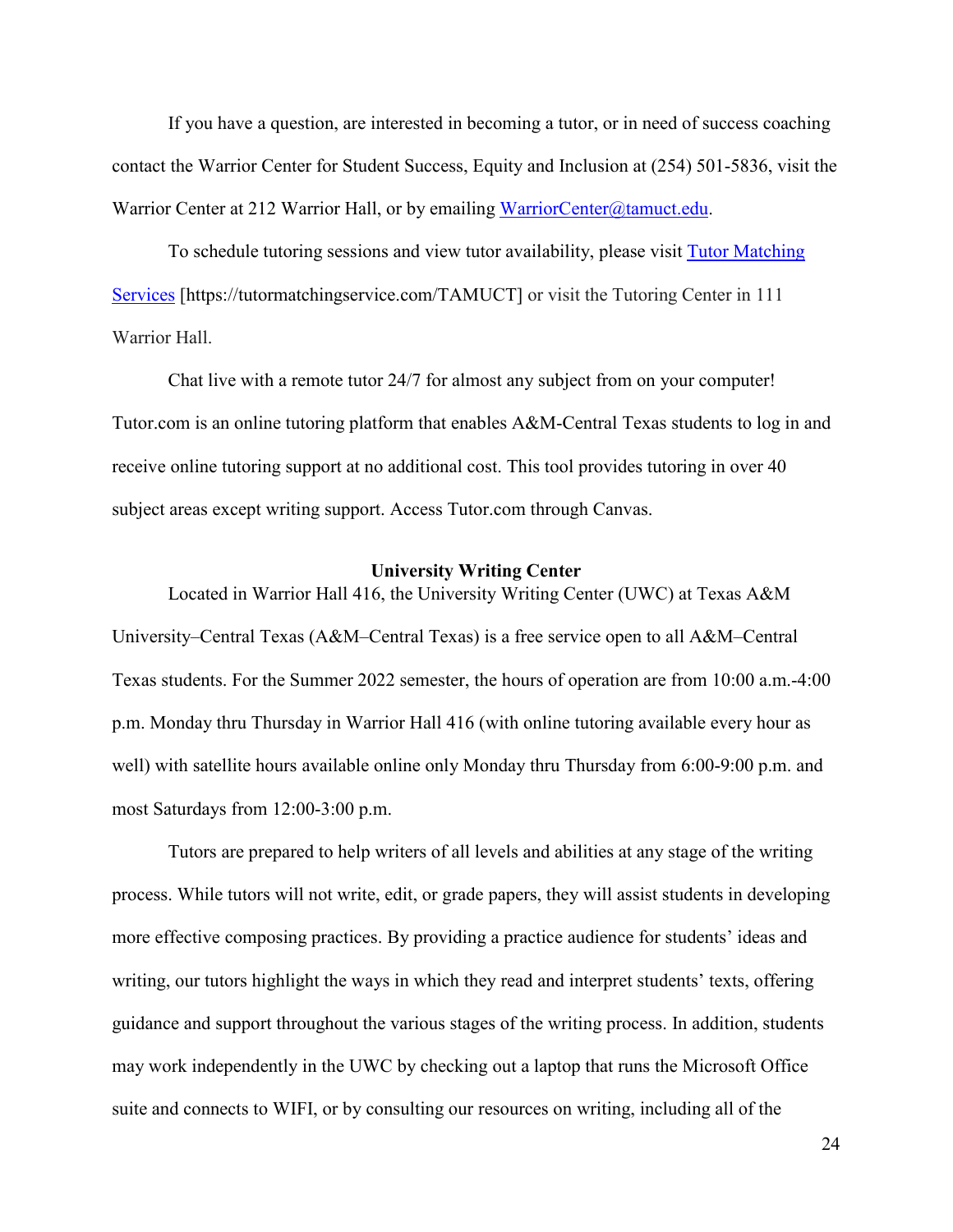relevant style guides. Whether you need help brainstorming ideas, organizing an essay, proofreading, understanding proper citation practices, or just want a quiet place to work, the UWC is here to help!

Students may arrange a one-to-one session with a trained and experienced writing tutor by making an appointment via [WCOnline](https://tamuct.mywconline.com/) at [https://tamuct.mywconline.com/]. In addition, you can email Dr. Bruce Bowles Jr. at bruce.bowles  $@$ tamuct.edu if you have any questions about the UWC, need any assistance with scheduling, or would like to schedule a recurring appointment with your favorite tutor.

#### **University Library**

The University Library provides many services in support of research across campus and at a distance. We offer over 200 electronic databases containing approximately 400,000 eBooks and 82,000 journals, in addition to the 96,000 items in our print collection, which can be mailed to students who live more than 50 miles from campus. Research guides for each subject taught at A&M-Central Texas are available through our website to help students navigate these resources. On campus, the library offers technology including cameras, laptops, microphones, webcams, and digital sound recorders.

Research assistance from a librarian is also available 24 hours a day through our online chat service, and at the reference desk when the library is open. Research sessions can be scheduled for more comprehensive assistance, and may take place virtually through WebEx, Microsoft Teams or in-person at the library. Schedule an [appointment](https://nam04.safelinks.protection.outlook.com/?url=https%3A%2F%2Ftamuct.libcal.com%2Fappointments%2F%3Fg%3D6956&data=04%7C01%7Clisa.bunkowski%40tamuct.edu%7Cde2c07d9f5804f09518008d9ab7ba6ff%7C9eed4e3000f744849ff193ad8005acec%7C0%7C0%7C637729369835011558%7CUnknown%7CTWFpbGZsb3d8eyJWIjoiMC4wLjAwMDAiLCJQIjoiV2luMzIiLCJBTiI6Ik1haWwiLCJXVCI6Mn0%3D%7C3000&sdata=KhtjgRSAw9aq%2FoBsB6wyu8b7PSuGN5EGPypzr3Ty2No%3D&reserved=0) [here](https://nam04.safelinks.protection.outlook.com/?url=https%3A%2F%2Ftamuct.libcal.com%2Fappointments%2F%3Fg%3D6956&data=04%7C01%7Clisa.bunkowski%40tamuct.edu%7Cde2c07d9f5804f09518008d9ab7ba6ff%7C9eed4e3000f744849ff193ad8005acec%7C0%7C0%7C637729369835011558%7CUnknown%7CTWFpbGZsb3d8eyJWIjoiMC4wLjAwMDAiLCJQIjoiV2luMzIiLCJBTiI6Ik1haWwiLCJXVCI6Mn0%3D%7C3000&sdata=KhtjgRSAw9aq%2FoBsB6wyu8b7PSuGN5EGPypzr3Ty2No%3D&reserved=0) [https://tamuct.libcal.com/appointments/?g=6956]. Assistance may cover many topics, including how to find articles in peer-reviewed journals, how to cite resources, and how to piece together research for written assignments.